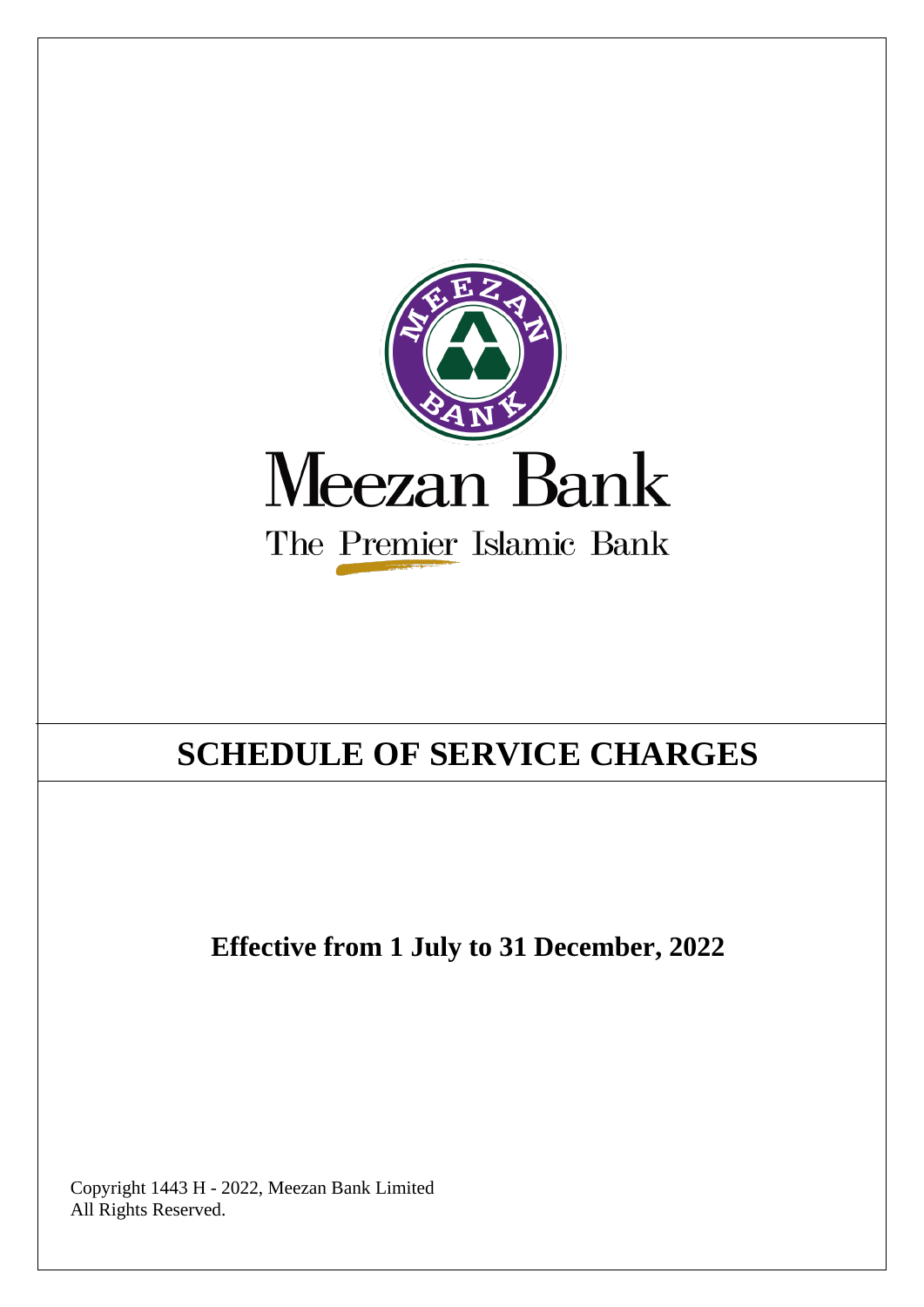| <b>Summary of Revision/ New Charges (Jul-Dec-2022)</b> |                                                 |                               |           |  |
|--------------------------------------------------------|-------------------------------------------------|-------------------------------|-----------|--|
| <b>Section</b><br><b>Description</b>                   |                                                 | <b>Revision / New Charges</b> | Page      |  |
| <b>H</b> - Branch Banking                              | (x) Issuance of Proceed Realization Certificate | Amendment in Charges          | 10        |  |
| $K -$ Premium Banking                                  | Revision in Criteria                            |                               | 12        |  |
|                                                        | (i) Meezan VISA Debit Card                      | Revision in Charges           | $13 - 14$ |  |
| <b>L</b> - ADC Services                                | (ii) Meezan MasterCard Debit Card               | Revision in Charges           |           |  |
|                                                        | (iii) Meezan Kids & Teens VISA Debit Card       | <b>Revision in Charges</b>    |           |  |
|                                                        | (iv) Meezan PayPak Debit Card                   | Revision in Charges           |           |  |
| <b>M-Meezan Roshan</b><br><b>Digital Account</b>       | Introduction of New Segment                     |                               | 14        |  |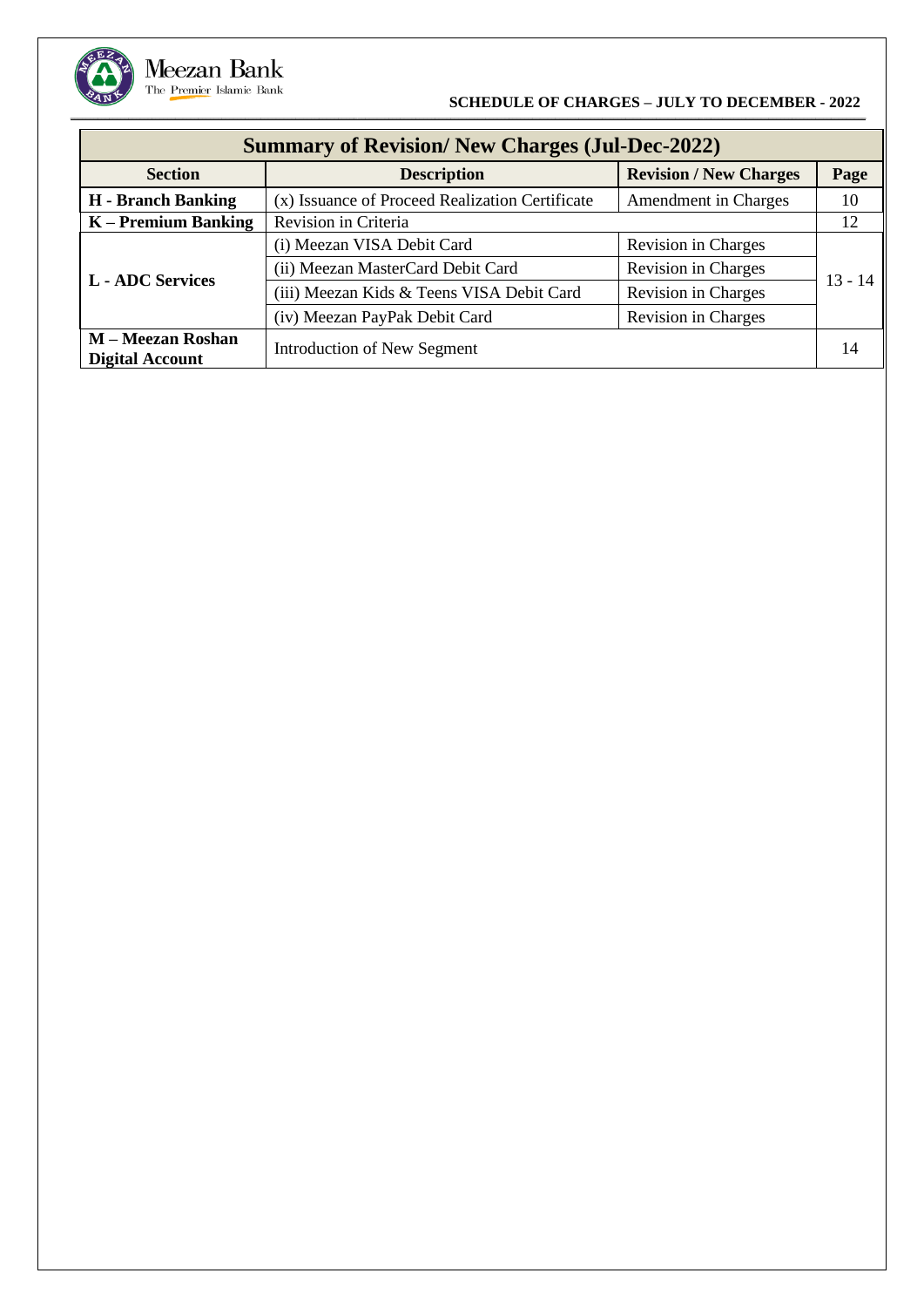**<b>N**eezan Bank<br> **SCHEDULE OF CHARGES – JULY TO DECEMBER - 2022**<br> **SCHEDULE OF CHARGES – JULY TO DECEMBER - 2022 \_\_\_\_\_\_\_\_\_\_\_\_\_\_\_\_\_\_\_\_\_\_\_\_\_\_\_\_\_\_\_\_\_\_\_\_\_\_\_\_\_\_\_\_\_\_\_\_\_\_\_\_\_\_\_\_\_\_\_\_\_\_\_\_\_\_\_\_\_\_\_\_\_\_\_\_\_\_\_\_\_\_\_\_\_\_\_\_\_\_\_\_\_\_\_\_\_\_\_\_\_\_\_\_\_\_\_\_\_\_\_\_\_\_\_\_\_\_\_\_\_\_\_\_\_\_\_\_\_\_\_\_\_\_\_\_\_\_\_\_\_\_\_\_\_\_\_\_\_\_\_\_\_\_\_\_\_\_\_\_\_\_\_\_\_\_\_\_\_\_\_\_\_\_\_\_\_\_\_\_\_\_\_\_\_\_\_\_\_\_\_\_\_\_\_\_\_\_\_\_\_\_\_\_\_**



## **TABLE OF CONTENTS**

| $\mathbf{A}$ | - IMPORT                              | $\overline{2}$ |
|--------------|---------------------------------------|----------------|
| B            | - INLAND LETTER OF CREDIT             | 5              |
| C            | - GUARANTEES                          | 6              |
| D            | - EXPORT                              | 7              |
| E            | - FINANCES                            | 8              |
|              |                                       |                |
| F            | - FOREIGN REMITTANCES                 | 9              |
| G            | - FOREIGN BILLS                       | 9              |
| $\bf H$      | - BRANCH BANKING                      | 10             |
| L            | - LOCAL REMITTANCES                   | 11             |
| $\mathbf{J}$ | - MEEZAN KAFALAH                      | 11             |
| K            | - MEEZAN PREMIUM BANKING              | 12             |
| L            | - ADC SERVICES                        | 13             |
|              | M - MEEZAN ROSHAN DIGITAL ACCOUNT     | 14             |
| N            | - IJARAH                              | 14             |
| $\Omega$     | - EASY HOME - ISLAMIC HOUSING FINANCE | 15             |
| P            | - LABBAIK TRAVEL AASAAN               | 15             |
| $\mathbf 0$  | - MEEZAN CONSUMER EASE                | 15             |
| $\bf{R}$     | - MERA PAKISTAN MERA GHAR (MPMG)      | 15             |
| S            | - COMMUNICATION TARIFF                | 16             |
| Т            | - CAPITAL MARKET                      | 16             |
| $\mathbf{U}$ | - MEEZAN SMART                        | 17             |
| V            | - OUT OF POCKET EXPENSES              | 17             |
|              | W - INTRODUCTION OF NEW SERVICES      | 17             |
| $\mathbf{X}$ | - IMPORTANT NOTES                     | 18             |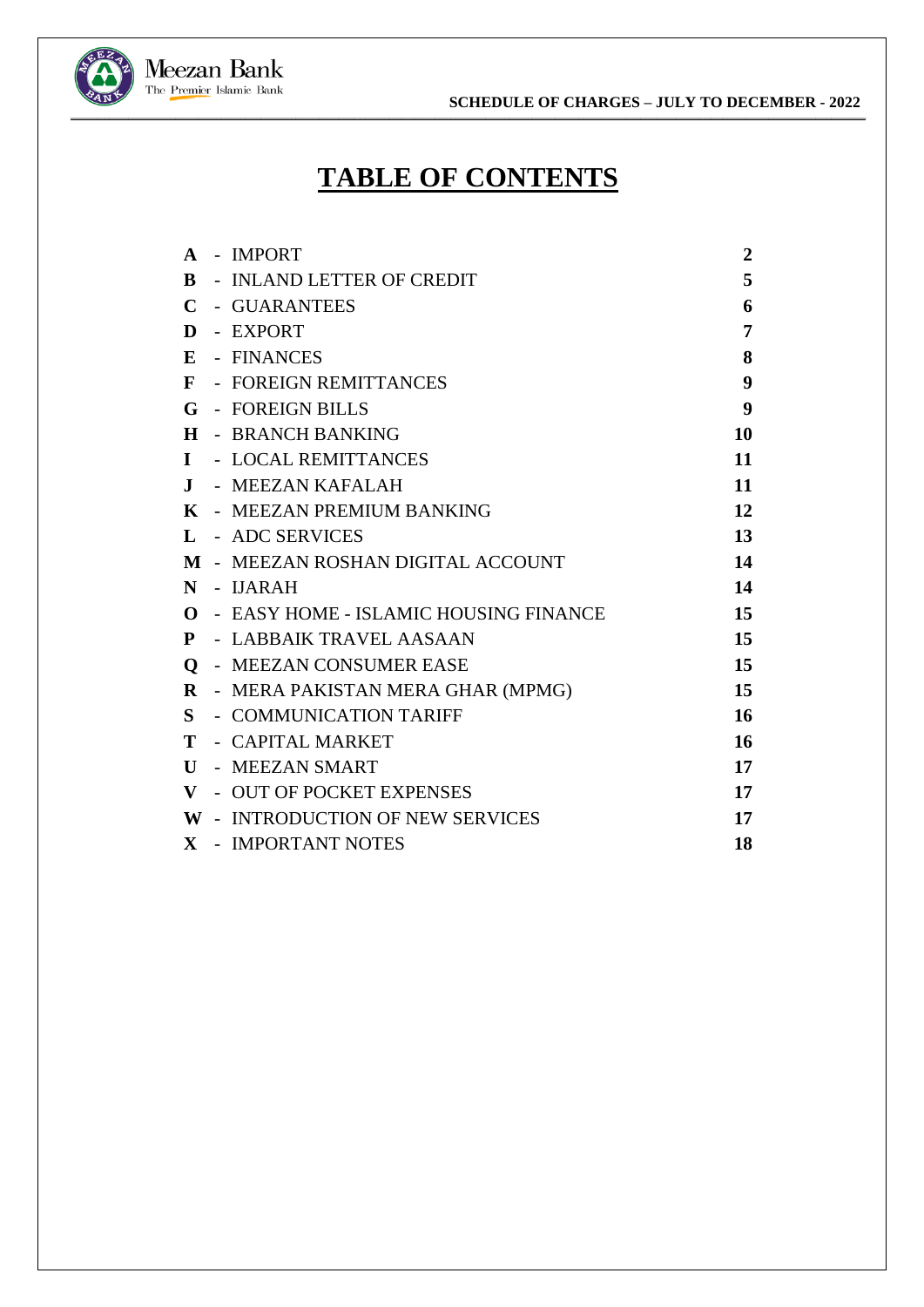

### **Note:**

The service charges mentioned in this schedule are for various types of valid / compensatory services rendered by the bank on different transactions.

As per the guidance of our Shariah Supervisory Board, it is not allowed to charge a fee/commission merely against issuance of any financial commitment or guarantee, as these commitments are Uqood–e- Ghair Muawada or non-compensatory in nature. However, it is allowed to charge a fee, if additional related services are also rendered/ performed by the bank.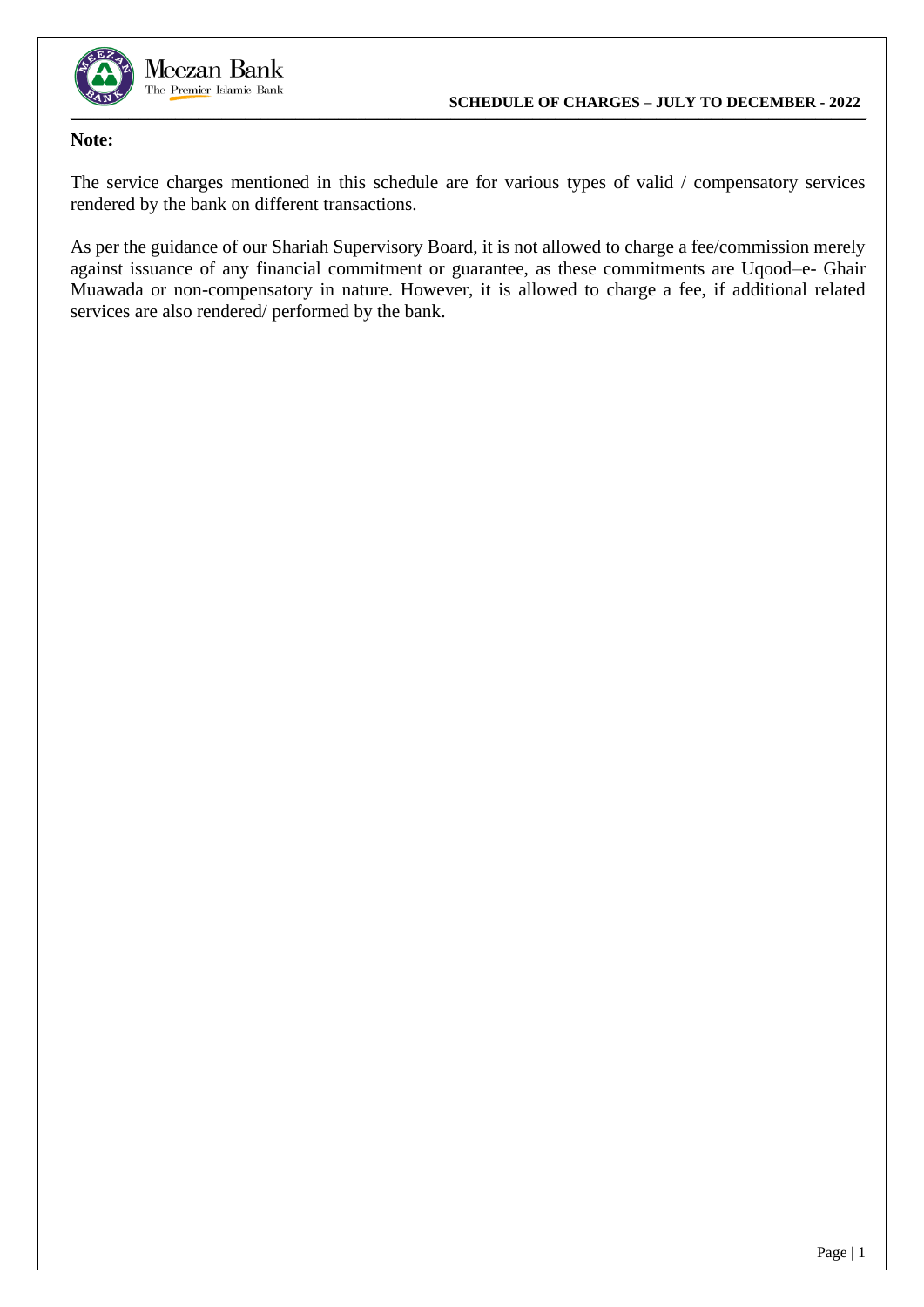

## <span id="page-4-0"></span>**A - Import (i) Letter of Credit**

|                                       |                          |                                 | Amount in PKR              |
|---------------------------------------|--------------------------|---------------------------------|----------------------------|
|                                       | <b>Amount Range</b>      | 1 <sup>st</sup> Quarter or part | <b>Subsequent quarters</b> |
| From                                  | To                       | thereof                         | or part thereof            |
| <b>Amount Upto</b>                    | 500,000                  | 2,500                           | 1,250                      |
| 500,001                               | 800,000                  | 3,250                           | 1,625                      |
| 800,001                               | 1,000,000                | 4,500                           | 2,250                      |
| 1,000,001                             | 1,500,000                | 6,250                           | 3,125                      |
| 1,500,001                             | 2,000,000                | 8,750                           | 4,375                      |
| 2,000,001                             | 2,500,000                | 11,250                          | 5,625                      |
| 2,500,001                             | 3,000,000                | 13,750                          | 6,875                      |
| 3,000,001                             | 3,500,000                | 16,250                          | 8,125                      |
| 3,500,001                             | 4,000,000                | 18,750                          | 9,375                      |
| 4,000,001                             | 4,500,000                | 21,250                          | 10,625                     |
| 4,500,001                             | 5,000,000                | 23,750                          | 11,875                     |
| 5,000,001                             | 5,500,000                | 26,250                          | 13,125                     |
| 5,500,001                             | 6,000,000                | 28,750                          | 14,375                     |
| 6,000,001                             | 6,500,000                | 31,250                          | 15,625                     |
| 6,500,001                             | 7,000,000                | 33,750                          | 16,875                     |
| 7,000,001                             | 7,500,000                | 36,250                          | 18,125                     |
| 7,500,001                             | 8,000,000                | 38,750                          | 19,375                     |
| 8,000,001                             | 8,500,000                | 41,250                          | 20,625                     |
| 8,500,001                             | 9,000,000                | 43,750                          | 21,875                     |
| 9,000,001                             | 9,500,000                | 46,250                          | 23,125                     |
| 9,500,001                             | 10,000,000               | 48,750                          | 24,375                     |
| 10,000,001                            | 12,500,000               | 56,250                          | 28,125                     |
| 12,500,001                            | 15,000,000               | 68,750                          | 34,375                     |
| 15,000,001                            | 17,500,000               | 81,250                          | 40,625                     |
| 17,500,001                            | 20,000,000               | 93,750                          | 46,875                     |
| 20,000,001                            | 22,500,000               | 106,250                         | 53,125                     |
| 22,500,001                            | 25,000,000               | 118,750                         | 59,375                     |
| 25,000,001                            | 27,500,000               | 131,250                         | 65,625                     |
| 27,500,001                            | 30,000,000               | 143,750                         | 71,875                     |
| 30,000,001                            | 32,500,000               | 156,250                         | 78,125                     |
| 32,500,001                            | 35,000,000               | 168,750                         | 84,375                     |
| 35,000,001                            | 37,500,000               | 181,250                         | 90,625                     |
| 37,500,001                            | 40,000,000<br>42,500,000 | 193,750                         | 96,875                     |
| 40,000,001<br>$\overline{42,500,001}$ | 45,000,000               | 206,250                         | 103,125                    |
|                                       |                          | 218,750                         | 109,375                    |
| 45,000,001<br>$\overline{47,500,001}$ | 47,500,000<br>50,000,000 | 231,250<br>243,750              | 115,625<br>121,875         |
| 50,000,001                            | 52,500,000               | 256,250                         | 128,125                    |
| 52,500,001                            | 55,000,000               | 268,750                         | 134,375                    |
| 55,000,001                            | 57,500,000               | 281,250                         | 140,625                    |
| 57,500,001                            | 60,000,000               | 293,750                         | 146,875                    |
| 60,000,001                            | 62,500,000               | 306,250                         | 153,125                    |
| 62,500,001                            | $\overline{65,}000,000$  | 318,750                         | 159,375                    |
| 65,000,001                            | 67,500,000               | 331,250                         | 165,625                    |
| 67,500,001                            | $\overline{70,}000,000$  | 343,750                         | 171.875                    |
| 70,000,001                            | 72,500,000               | 356,250                         | 178,125                    |
| 72,500,001                            | 75,000,000               | 368,750                         | 184,375                    |
| 75,000,001                            | 77,500,000               | 381,250                         | 190,625                    |
| 77,500,001                            | 80,000,000               | 393,750                         | 196,875                    |
| 80,000,001                            | 82,500,000               | 406,250                         | 203,125                    |
| 82,500,001                            | 85,000,000               | 418,750                         | 209,375                    |
| 85,000,001                            | 87,500,000               | 431,250                         | 215,625                    |
| 87,500,001                            | $\overline{90,000,000}$  | 443,750                         | 221,875                    |
| 90,000,001                            | 92,500,000               | 456,250                         | 228,125                    |
| 92,500,001                            | 95,000,000               | 468,750                         | 234,375                    |
| 95,000,001                            | 97,500,000               | 481,250                         | 240,625                    |
| 97,500,001                            | 100,000,000              | 493,750                         | 246,875                    |
|                                       |                          |                                 |                            |

#### **Minimum charges Rs. 1,500/-**

• The Shariah Supervisory Board of Meezan Bank has allowed the bank to charge a fee against L/C opening related services such as documentation, credit assessment, correspondence, accounts maintenance, monitoring etc.

- All L/C amount exceeding Rs.100 Million shall attract additional service charges of Rs.5,000/- (First Quarter) per Rs. 1Million each (or part thereof).and Rs.2,500/- (for Subsequent Quarter).
- Rs.1,200/- (flat) will be charged per amendment and service charges as above, if amendment involves increase in amount or extension in period of validity of L/C.
- Discount may be offered to customers in the above-mentioned service charges subject to the Management's approval.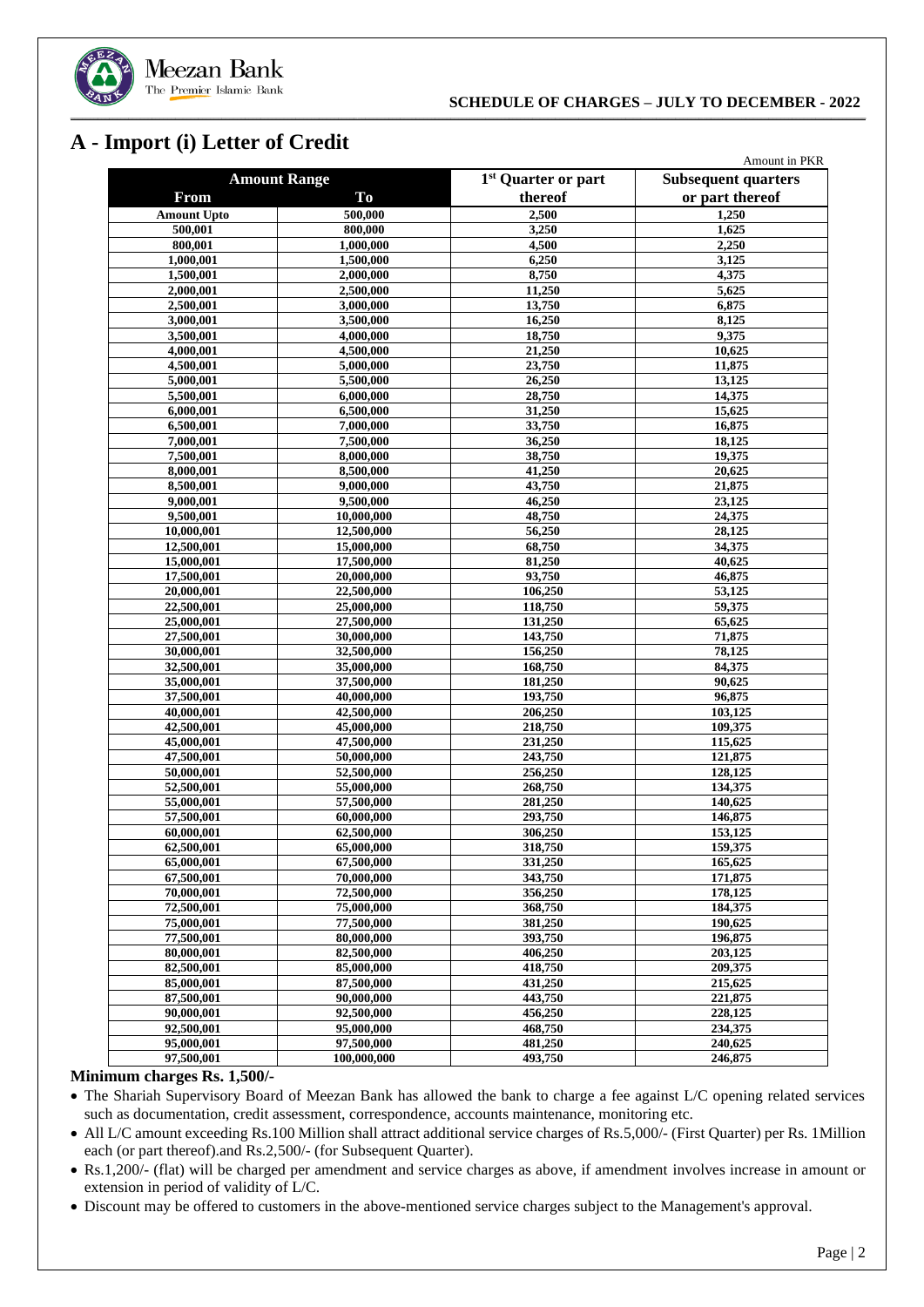

## **A (ii) - Acceptance of Bills under Letter of Credit Amount in PKR**

|                          | ance of Dhis unuel Letter of Credit | AMOUNL IN FINK   |
|--------------------------|-------------------------------------|------------------|
|                          | <b>Acceptance Amount Range</b>      | <b>Per Month</b> |
| <b>From</b>              | To                                  | or part thereof  |
| 500,001                  | 800,000                             | 1,000            |
| 800,001                  | 1,000,000                           | 1,350            |
| 1,000,001                | 1.500.000                           | 1,900            |
| 1,500,001                | 2,000,000                           | 2,600            |
| 2,000,001                | 2,500,000                           | 3,400            |
| 2,500,001                | 3,000,000                           | 4,100            |
| 3,000,001                | 3,500,000                           | 4,800            |
| 3,500,001                | 4,000,000                           | 5,600            |
| 4,000,001                | 4,500,000                           | 6,400            |
| 4,500,001                | 5,000,000                           | 7,200            |
| 5,000,001                | 5,500,000                           | 7,900            |
| 5,500,001                | 6,000,000                           | 8,600            |
| 6,000,001                | 6,500,000                           | 9,300            |
| 6,500,001                | 7,000,000                           | 10,100           |
| 7,000,001                | 7,500,000                           | 10,800           |
| 7,500,001                | 8,000,000                           | 11,600<br>12,400 |
| 8,000,001                | 8,500,000                           | 13,200           |
| 8,500,001<br>9,000,001   | 9,000,000<br>9,500,000              | 13,900           |
| 9,500,001                | 10,000,000                          | 14,700           |
| 10,000,001               | 12,500,000                          | 16,800           |
| 12.500.001               | 15,000,000                          | 20,600           |
| 15,000,001               | 17,500,000                          | 24,300           |
| 17,500,001               | 20,000,000                          | 28,100           |
| 20,000,001               | 22,500,000                          | 31,900           |
| 22,500,001               | 25,000,000                          | 35,600           |
| 25,000,001               | 27,500,000                          | 39,300           |
| 27,500,001               | 30,000,000                          | 43,100           |
| 30,000,001               | 32,500,000                          | 46,800           |
| 32,500,001               | 35,000,000                          | 50,500           |
| 35,000,001               | 37,500,000                          | 54,300           |
| 37,500,001               | 40,000,000                          | 58,000           |
| 40,000,001               | 42,500,000                          | 61,700           |
| 42,500,001               | 45,000,000                          | 65,500           |
| 45,000,001               | 47,500,000                          | 69,200           |
| 47,500,001               | 50,000,000                          | 73,000           |
| 50,000,001               | 52,500,000                          | 76,800           |
| 52,500,001               | 55,000,000                          | 80,600           |
| 55,000,001               | 57,500,000                          | 84,400           |
| 57,500,001               | 60,000,000<br>62,500,000            | 88,200           |
| 60,000,001               |                                     | 92,000           |
| 62,500,001<br>65,000,001 | 65,000,000<br>67,500,000            | 95,800<br>99,400 |
| 67,500,001               | 70,000,000                          | 103,100          |
| 70,000,001               | <b>72,500,000</b>                   | 106,800          |
| 72,500,001               | 75,000,000                          | 110,600          |
| 75,000,001               | 77,500,000                          | 114,300          |
| 77,500,001               | 80,000,000                          | 118,000          |
| 80,000,001               | 82,500,000                          | 121,800          |
| 82,500,001               | 85,000,000                          | 125,600          |
| 85,000,001               | 87,500,000                          | 129,400          |
| 87,500,001               | 90,000,000                          | 133,100          |
| 90,000,001               | 92,500,000                          | 136,900          |
| 92,500,001               | 95,000,000                          | 140,600          |
| 95,000,001               | 97,500,000                          | 144,300          |
| 97,500,001               | 100,000,000                         | <b>148,100</b>   |

#### **Minimum Rs. 1,000/-**

- The above-mentioned service charges are related to the services rendered by the bank at the time of acceptance such as monitoring, document checking/scrutiny etc.
- All acceptance amount exceeding Rs.100 Million shall attract additional service charges of Rs.1500/- (monthly) per Rs. 1 Million each (or part thereof).
- Discount may be offered to customers in the above-mentioned service charges subject to the Management's approval. **Note:** If maturity of the bill falls within the validity of L/C, then no acceptance will be charged. But if the bill falls due for payment beyond the validity of the L/C, then the above services charges will be charged from the date of the expiry of the L/C till date of actual retirement of the bill.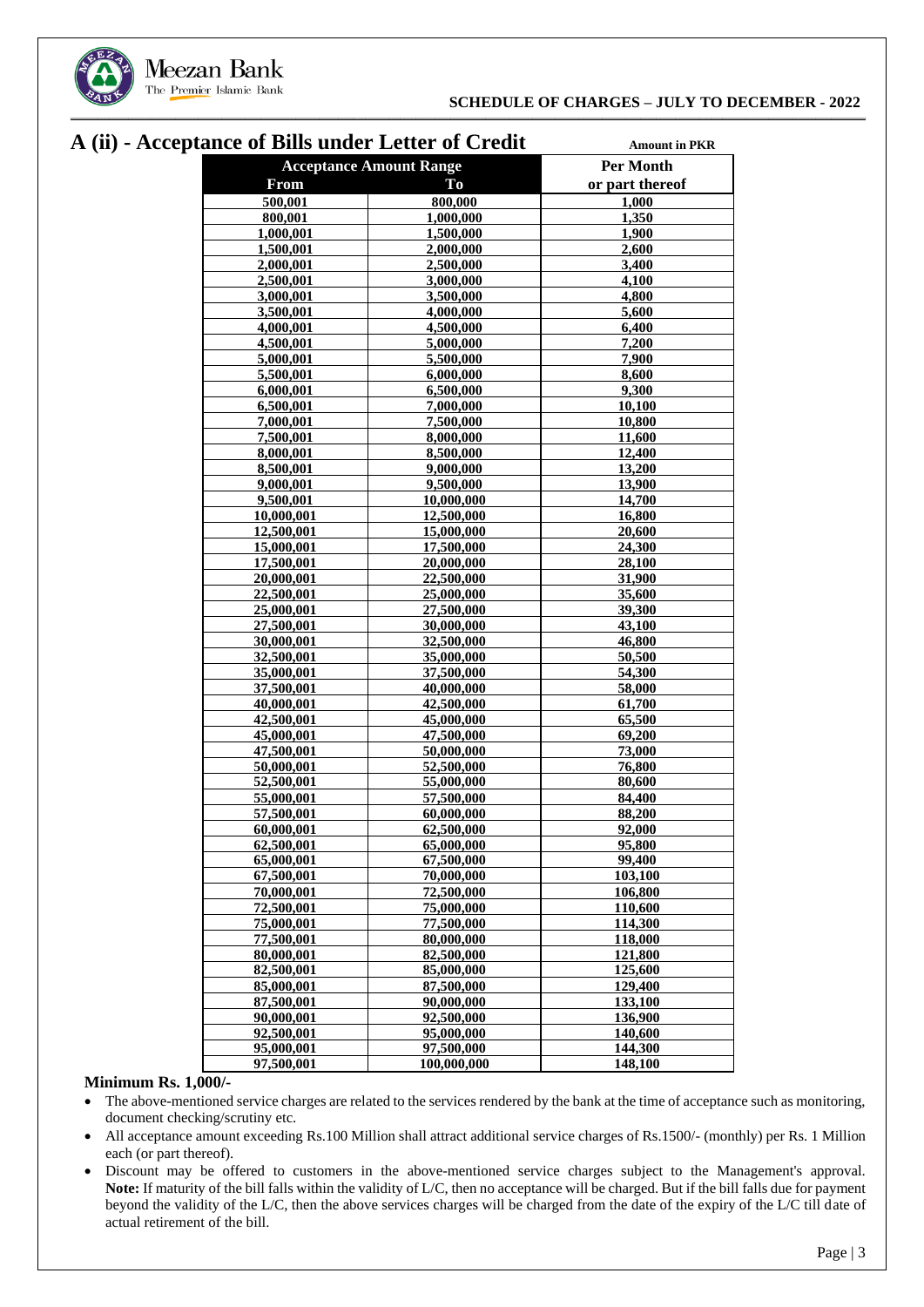

#### Meezan Bank The Premier Islamic Bank

(iii) Airway bill endorsement / Issuance of Shipping Guarantee

- (iv) Retirement of Bill (Foreign / Local) 0.15%, minimum Rs. 1500/-
- (v) Registration of contract for Import on consignment basis
- (vi) Amendment to Contract registration Rs.1,000/- (Flat)
- (vii) Acceptance for Import on consignment (Contract) basis
- (viii) Clearing of goods without any prior arrangement under Import L/C
- (ix) Credit Information report including Credit Report on Foreign Suppliers/Buyers
- (x) Import Documents return Unpaid USD 100/- from forwarding bank
- (xi) Correspondents reimbursement charges At actual
- (xii) Remittance against import without opening of L/C / Registration of Contract
- (xiii) L/C Revalidation As per A (i) above
- 
- (xv) Profit on Spot L/C Murabaha Rs. 100/- (Minimum)
- (xvi) Profit on PAD Murabaha / Musawammah As per credit approval
- (xvii) Duty Draw back (DLTL) / Freight subsidy/Any other import related subsidy claim
- (xviii) In case of discrepency message send to negotiating bank if discrepant documents are presented
- (xix) Handling of Import Usance bill under L/C
- $\left( \text{XX}\right)$ Handling charges on Import Account Payments / Import Collection documents whether under contract or not / Import Advance Payments
- (xxi) Financial Instrument Handling Charges
- (xxii) Financial Instrument Transfer
- (xxiii) Issuance of Freight Certificate for Imports on FOB

Rs. 1,500/- (Flat)

0.15%, minimum Rs. 1,000/-

0.15%, minimum Rs. 500/-

0.25% of the C  $&$  F value of the imported goods, minimum Rs. 750/-

At actual

0.15%, minimum Rs. 1,500/- Plus Swift / FDD Charges

(xiv) L/C Cancellation Rs. 1,200/- Plus SWIFT charges

- 
- 

0.25%, Min Rs. 1,000/-

USD 65/- (or equivalent) to be recovered from the negotiating bank at the time of payment Rs.1,000/- in case of inland letter of credit

Rs.1,000/- (Flat)

Rs.1,500/-

Rs. 20/- per request Rs. 500/- per request Rs. 1000/-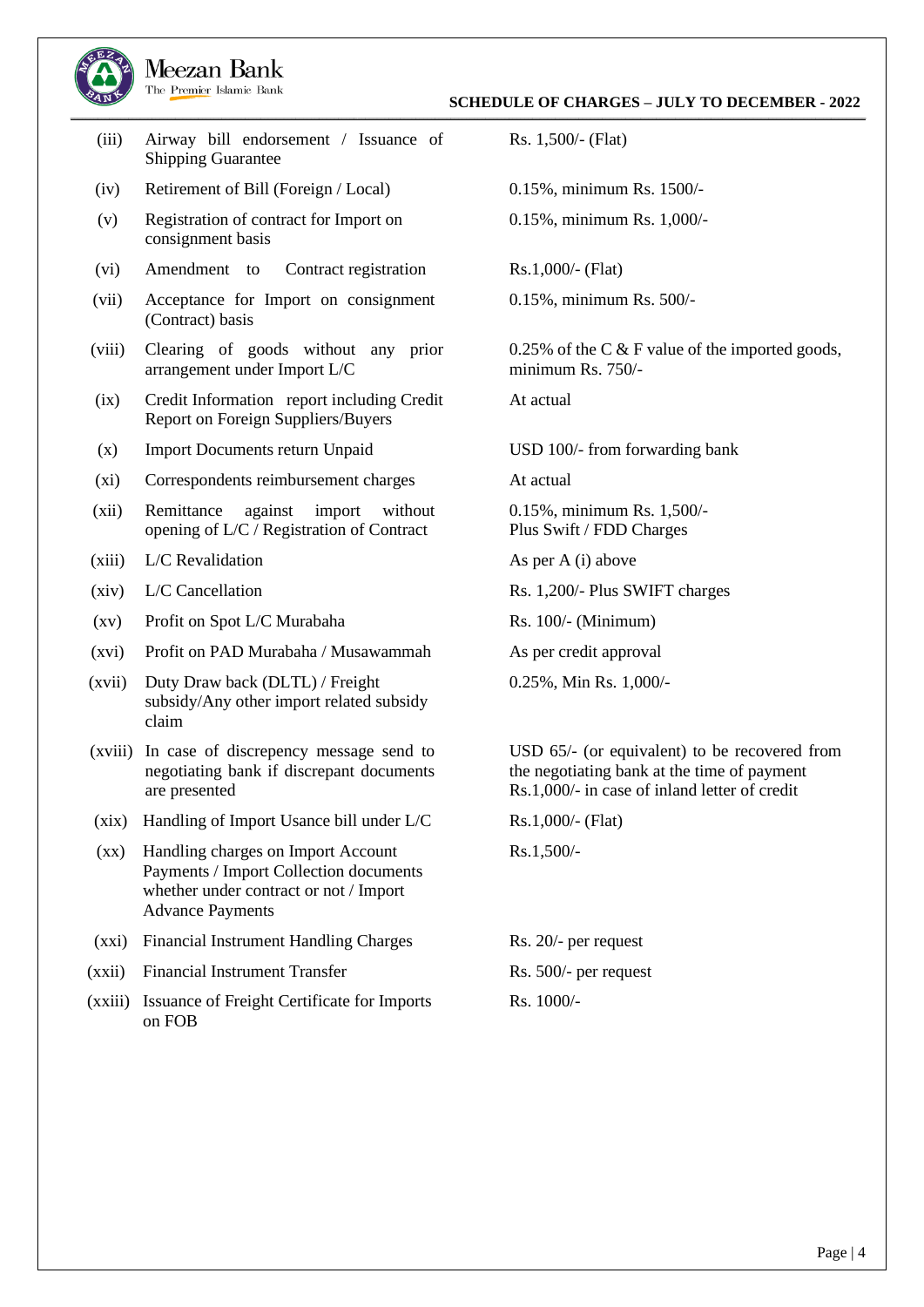

### <span id="page-7-0"></span>**B - Inland Letter** of Credit

| mana littu vi |                         |                      |                    |
|---------------|-------------------------|----------------------|--------------------|
|               | <b>Amount Range</b>     | Per Quarter or part  | Subsequent quarter |
| <b>From</b>   | To                      | thereof              | or part thereof    |
| 200.001       | 500,000                 | 3.150                | 1,575              |
| 500,001       | 800,000                 | 5,850                | 2,925              |
| 800,001       | 1,000,000               | 8,100                | 4,050              |
| 1,000,001     | 1,500,000               | 11,250               | 5,625              |
| 1,500,001     | 2,000,000               | 15,750               | 7,875              |
| 2,000,001     | 2,500,000               | 20,250               | 10,125             |
| 2,500,001     | 3,000,000               | 24,750               | 12,375             |
| 3,000,001     | 3.500,000               | 29,250               | 14,625             |
| 3,500,001     | 4,000,000               | 33,750               | 16,875             |
| 4,000,001     | 4,500,000               | 38,250               | 19,125             |
| 4,500,001     | 5,000,000               | 42,750               | 21,375             |
| 5,000,001     | 5,500,000               | 47,250               | 23,625             |
| 5,500,001     | 6,000,000               | 51,750               | 25,875             |
| 6,000,001     | 6,500,000               | 56,250               | 28,125             |
| 6,500,001     | 7,000,000               | 60,750               | 30,375             |
| 7,000,001     | 7,500,000               | 65,250               | 32,625             |
| 7,500,001     | 8,000,000               | 69,750               | 34,875             |
| 8,000,001     | 8,500,000               | 74,250               | 37,125             |
| 8,500,001     | 9,000,000               | 78,750               | 39,375             |
| 9,000,001     | 9,500,000               | 83,250               | 41,625             |
| 9,500,001     | 10,000,000              | 87,750               | 43,875             |
| 10,000,001    | 12,500,000              | 101,250              | 50,625             |
| 12,500,001    | 15,000,000              | 123,750              | 61,875             |
| 15,000,001    | 17,500,000              | 146,250              | 73,125             |
| 17,500,001    | 20,000,000              | 168,750              | 84,375             |
| 20,000,001    | 22,500,000              | 191,250              | 95,625             |
| 22,500,001    | 25,000,000              | 213,750              | 106,875            |
| 25,000,001    | 27,500,000              | 236,250              | 118,125            |
| 27,500,001    | 30,000,000              | 258,750              | 129,375            |
| 30,000,001    | 32,500,000              | 281,250              | 140,625            |
| 32,500,001    | 35,000,000              | 303,750              | 151,875            |
| 35,000,001    | 37,500,000              | 326,250              | 163,125            |
| 37,500,001    | 40,000,000              | 348,750              | 174,375            |
| 40,000,001    | 42,500,000              | 371,250              | 185,625            |
| 42,500,001    | 45,000,000              | 393,750              | 196,875            |
| 45,000,001    | 47,500,000              | 416,250              | 208,125            |
| 47,500,001    | 50,000,000              | 438,750              | 219,375            |
| 50,000,001    | $\overline{52,500,000}$ | 461,250              | 230,625            |
| 52,500,001    | 55,000,000              | 483,750              | 241,875            |
| 55,000,001    | 57,500,000              | $\overline{506,250}$ | 253.125            |
| 57,500,001    | 60,000,000              | 528,750              | 264,375            |
| 60,000,001    | 62,500,000              | 551,250              | 275,625            |
| 62,500,001    | 65,000,000              | 573,750              | 286,875            |
| 65,000,001    | 67.500.000              | 596,250              | 298,125            |
| 67,500,001    | 70,000,000              | 618,750              | 309,375            |
| 70,000,001    | 72,500,000              | 641,250              | 320,625            |
| 72,500,001    | 75,000,000              | 663,750              | 331,875            |
| 75,000,001    | 77,500,000              | 686,250              | 343,125            |
| 77,500,001    | 80,000,000              | 708,750              | 354,375            |
| 80,000,001    | 82,500,000              | 731,250              | 365,625            |
| 82,500,001    | 85,000,000              | 753,750              | 376,875            |
| 85,000,001    | 87,500,000              | 776,250              | 388,125            |
| 87,500,001    | 90,000,000              | 798,750              | 399,375            |
| 90,000,001    | 92,500,000              | 821,250              | 410,625            |
| 92,500,001    | 95,000,000              | 843,750              | 421,875            |
| 95,000,001    | 97,500,000              | 866,250              | 433,125            |
| 97,500,001    | 100,000,000             | 888.750              | 444,375            |

#### **Minimum charges Rs. 1,500/-**

- The Shariah Supervisory Board of Meezan Bank has allowed the bank to charge a fee against L/C related services such as documentation, credit assessment, correspondence, accounts maintenance, monitoring etc.
- All L/C amount exceeding Rs. 100 Million shall attract additional service charges of Rs. 9,000/- (First Quarter) per Rs. 1 Million each (or part thereof) and Rs. 4,500/- (for Subsequent Quarter).
- Rs.1,200/- (flat) will be charged per amendment and service charges as above, if amendment involves increase in amount or extension in period of validity of L/C.
- Discount may be offered to customers in the above mentioned charges subject to the Management's approval.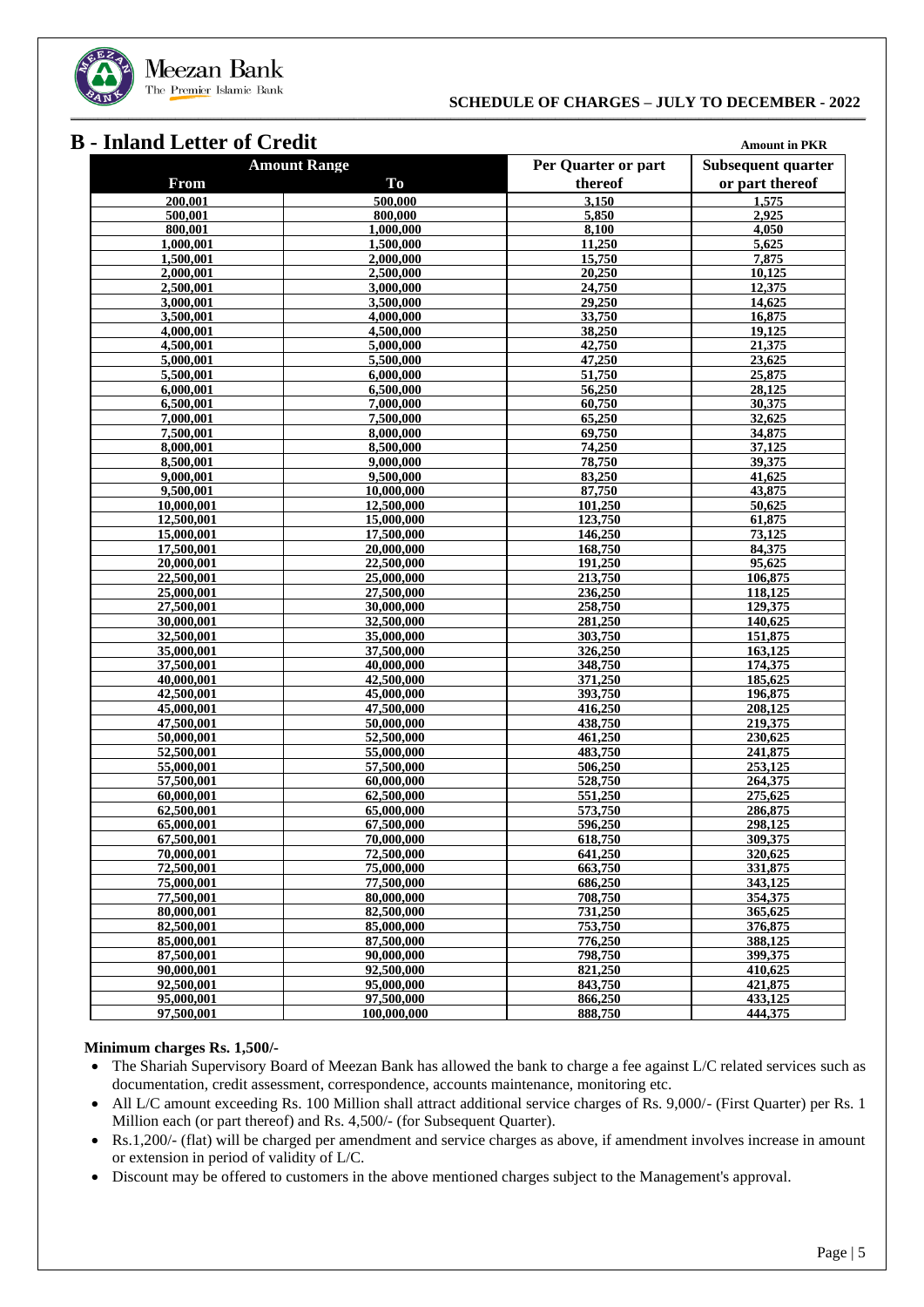

### <span id="page-8-0"></span>**C - Guarantees**

| <b>Guarantee Amount Range</b> |                          | Per quarter charges | Subsequent quarter |
|-------------------------------|--------------------------|---------------------|--------------------|
| From                          | To                       | or part thereof     | or part thereof    |
| <b>Amount Upto</b>            | 500.000                  | 4.000               | 2.000              |
| 500,001                       | 800,000                  | 5,200               | 2,600              |
| 800,001                       | 1,000,000                | 7,200               | 3,600              |
| 1,000,001                     | 1.500,000                | 10,000              | 5,000              |
| 1,500,001                     | 2,000,000                | 14,000              | 7,000              |
| 2.000.001                     | 2,500,000                | 18.000              | 9.000              |
| 2,500,001                     | 3,000,000                | 22,000              | 11,000             |
| 3,000,001                     | 3,500,000                | 26,000              | 13,000             |
| 3,500,001                     | 4,000,000                | 30,000              | 15,000             |
| 4,000,001                     | 4,500,000                | 34,000              | 17.000             |
| 4,500,001                     | 5,000,000                | 38,000              | 19,000             |
| 5,000,001                     | 5,500,000                | 42,000<br>46,000    | 21,000             |
| 5,500,001                     | 6,000,000                |                     | 23,000             |
| 6.000.001                     | 6.500,000<br>7,000,000   | 50,000<br>54,000    | 25,000<br>27,000   |
| 6,500,001<br>7,000,001        | 7,500,000                | 58,000              | 29,000             |
| 7,500,001                     | 8,000,000                | 62,000              | 31,000             |
| 8,000,001                     | 8,500,000                | 66,000              | 33,000             |
| 8,500,001                     | 9,000,000                | 70,000              | 35,000             |
| 9,000,001                     | 9,500,000                | 74,000              | 37,000             |
| 9,500,001                     | 10,000,000               | 78,000              | 39,000             |
| 10.000.001                    | 12,500,000               | 90.000              | 45,000             |
| 12,500,001                    | 15,000,000               | 110,000             | 55,000             |
| 15,000,001                    | 17,500,000               | 130,000             | 65,000             |
| 17,500,001                    | 20,000,000               | 150,000             | 75,000             |
| 20,000,001                    | 22,500,000               | 170,000             | 85,000             |
| 22,500,001                    | 25,000,000               | 190.000             | 95,000             |
| 25,000,001                    | 27,500,000               | 210,000             | 105,000            |
| 27,500,001                    | 30,000,000               | 230,000             | 115,000            |
| 30.000.001                    | 32,500,000               | 250,000             | 125,000            |
| 32,500,001                    | 35,000,000               | 270,000             | 135,000            |
| 35,000,001                    | 37,500,000               | 290,000             | 145,000            |
| 37,500,001                    | 40,000,000               | 310,000             | 155,000            |
| 40,000,001                    | 42,500,000               | 330,000             | 165,000            |
| 42,500,001                    | 45,000,000               | 350,000             | 175,000            |
| 45,000,001                    | 47,500,000               | 370,000             | 185,000            |
| 47,500,001                    | 50,000,000               | 390,000             | 195,000            |
| 50,000,001                    | 52,500,000               | 410,000             | 205,000            |
| 52,500,001                    | 55,000,000               | 430,000             | 215,000            |
| 55,000,001<br>57,500,001      | 57,500,000<br>60,000,000 | 450,000<br>470,000  | 225,000<br>235,000 |
| 60.000.001                    | 62,500,000               | 490,000             | 245,000            |
| 62,500,001                    | 65,000,000               | 510,000             | 255,000            |
| 65,000,001                    | 67,500,000               | 530,000             | 265,000            |
| 67,500,001                    | 70,000,000               | 550,000             | 275,000            |
| 70,000,001                    | 72,500,000               | 570,000             | 285,000            |
| 72,500,001                    | 75,000,000               | 590,000             | 295,000            |
| 75,000,001                    | 77,500,000               | 610,000             | 305,000            |
| 77.500.001                    | 80.000.000               | 630.000             | 315,000            |
| 80,000,001                    | 82,500,000               | 650,000             | 325,000            |
| 82,500,001                    | 85,000,000               | 670,000             | 335,000            |
| 85,000,001                    | 87,500,000               | 690,000             | 345,000            |
| 87,500,001                    | 90,000,000               | 710,000             | 355,000            |
| 90.000.001                    | 92,500,000               | 730,000             | 365,000            |
| 92,500,001                    | 95,000,000               | 750,000             | 375,000            |
| 95,000,001                    | 97,500,000               | 770,000             | 385,000            |
| 97,500,001                    | 100,000,000              | 790,000             | 395,000            |

#### **Minimum service charges for issuance / amendment of guarantees is Rs.2,000/- flat.**

- Rs.1,000/- (flat) will be charged per amendment plus service charges as above, if amendment involves increase in amount or extension in period of validity of Guarantee.
- Rs. 1,000/- flat will be charged for Guarantee issued to Shipping Companies.
- Charges for guarantees issued on behalf of bank (correspondent/local/foreign) under their counter guarantees may be negotiated on case to case basis at the sole discretion of the bank on the basis of above slabs.
- Claim handling charges Rs. 2,500/- (flat)
- Discount may be offered to customers in the above mentioned charges subject to the Management's approval.

<sup>•</sup> The Shariah Supervisory Board of Meezan Bank has allowed the bank to charge a fee against services rendered at the time of issuance of Letter of Guarantee such as documentation, credit assessment, correspondence, accounts maintenance, monitoring etc.

<sup>•</sup> All guarantees amount exceeding Rs. 100 Million shall attract additional service charges of Rs.8,000/- per Rs. 1 Million each (per quarter or part thereof) + Rs.4,000/- subsequent quarters.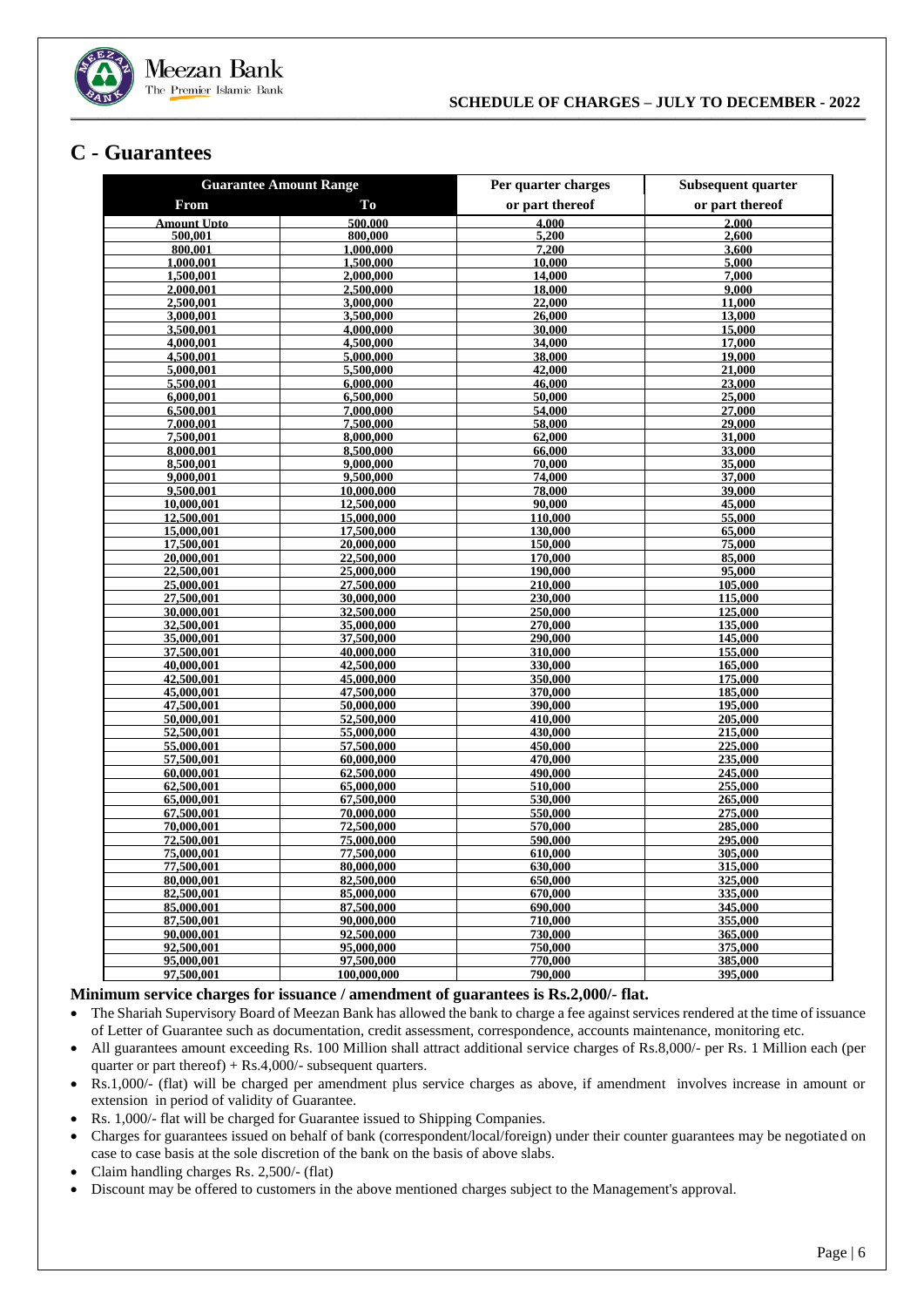

### <span id="page-9-0"></span>**D - Exports**

- (i) Letter of Credit
	-
	- (c) Confirmation, Advising & Miscellaneous charges
	- (d) Transfer of export  $L/Cs$ .  $Rs.1,500/-$  (Flat)
- (ii) Documents sent to other local Banks under restricted Letters of Credit
- (iii) Duty Draw back (DLTL) / Freight subsidy/Any other export related subsidy claim
- (iv) Collections (a) Clean  $\text{Rs.100/-}$  (Flat)
- (v) Service Charges against export document handling and proceeds realization (whether transferred to other local bank or not)
- (vi) Handling of IERF/ILTFF/IFRE application
- (vii) Export Performance Verification
- (viii) Issuance of EE NOC to other banks
- $(ix)$ Handling of Substitution Cases under IERS Part I
- (x) Financial Instrument transfer to other bank
- $(xi)$ Handling charges on collection of Export Development Surcharge (EDS)
- 
- (xiii) Service Charges for document handling & reporting to SBP for Overdue Export Bill
- (xiv) Assignment of Proceeds to Other Banks and upfront document handling
- $(xv)$ Handling of Documents Submission to SBP against Export Advance Payment

(a) Advising  $\text{Rs.1,500/-}$  for customers

Rs.2,500/- for non-customer

(b) Amendment  $\text{Rs.1,200/-}$  for customers Rs.1,500/- for non-customer

> Maximum - case to case basis Minimum - Rs.250/- per quarter

**\_\_\_\_\_\_\_\_\_\_\_\_\_\_\_\_\_\_\_\_\_\_\_\_\_\_\_\_\_\_\_\_\_\_\_\_\_\_\_\_\_\_\_\_\_\_\_\_\_\_\_\_\_\_\_\_\_\_\_\_\_\_\_\_\_\_\_\_\_\_\_\_\_\_\_\_\_\_\_\_\_\_\_\_\_\_\_\_\_\_\_\_\_\_\_\_\_\_\_\_\_\_\_\_\_\_\_\_\_\_\_\_\_\_\_\_\_\_\_\_\_\_\_\_\_\_\_\_\_\_\_\_\_\_\_\_\_\_\_\_\_\_\_\_\_\_\_\_\_\_\_\_\_\_\_\_\_\_\_\_\_\_\_\_\_\_\_\_\_\_\_\_\_\_\_\_\_\_\_\_\_\_\_\_\_\_\_\_\_\_\_\_\_\_\_\_\_\_\_\_\_\_\_\_\_**

Rs.1,000/- (Flat)

0.25% Min Rs. 1,000/-

(b) Documentary Local 0.25%, minimum Rs.1,000/-

Paisa 20 per Rs.100 (Rs.2/- per mile) Min Rs.2,000/-

For IERF application - Rs. 600/- For ILTFF application - Rs. 2,000/- For IFRE application - Rs. 2,000/-

Rs.500/- per EE-Form

Rs.1,000/- per Case

Rs.500/- per Case

Rs.300/-

Rs.100/- (to be collected at the time of realization of export proceeds)

(xii) Export Advance Payment Paisa 20 per Rs.100 (Rs.2/- per mile) Min Rs.2,000/-

> Rs.1,000/- per Export Bill For all Overdue Bills (Subject charges will not apply where Istisna / Tijarah is involved

> Rs.1,200/- (Subject charges will not apply where Istisna / Tijarah involved)

> Rs. 500/- (Subject charges will not apply where Istisna / Tijarah involved)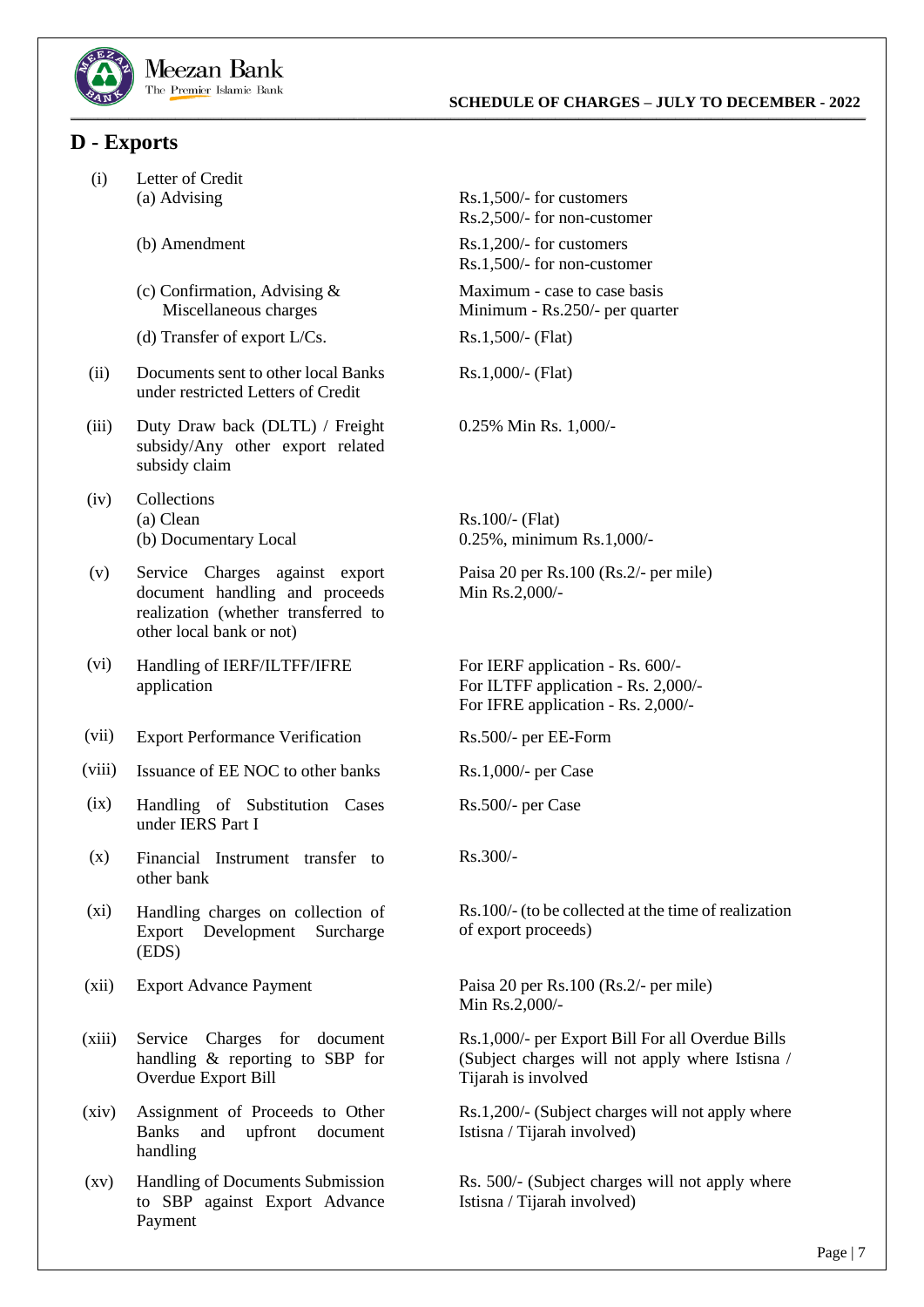

### <span id="page-10-0"></span>**E - Finances**

Following charges will be recovered in addition to profit on financing.

(i) Arrangement and servicing fee and marketing fee etc.

Meezan Bank The Premier Islamic Bank

- (ii) Stamp duty on legal agreements, valuation charges, search report charges & legal charges
- (iii) Issuance of delivery order against pledge
- (iv) Godown rent & mucaddum charges Actual
- (v) Charges on Inspection of Stock, not owned by bank
- (vi) Other incidental expenses like insurance premium / takaful contribution etc.
- (vii) Profit on early sale (Termination) of Ijarah Assets
- (viii) Redemption of property. Fee to be recovered from the party when bank officers are called before Registrar for redemption
- $(ix)$ Registration with SECP & Lawyer's charges for both Private & Public Ltd. Cos. where charge on current/fixed assets is registered
- (x) Registration of charge at Registrar's office. For Partnership/ Proprietorship firms/ individual finances for mortgage
- $(xi)$ Marking lien on securities issued by other institutions
- (xii) Balance confirmation to Auditors
- (xiii) **Agri Finance:** Processing charges\* on fresh facility and renewal of short term facility
- (xiv) Commercial Property Finance under Program Based Financing
- $(xy)$ Commercial Ijarah (Equipment/ Machinery/Vehicle) under Program Based Financing

At actual

As per agreed terms

Rs. 500/- per delivery order (upto 50% waiver at discretion of Regional Manager).

**Conducted by the bank's officer:**

 -Within city: Rs. 1,000/- for SME/Commercial Clients Rs. 2,000/- for Corporate Clients -Outside city - At actual

**Conducted by External Vendor:** At actual

At actual

As per terms agreed between customer and bank

Rs. 2,500/- Flat per property plus legal / vendor fees)

At actual (Inclusive of legal / vendor fees)

At actual (Inclusive of legal / vendor fees) plus PKR 1,000/- per case

At actual

Rs.500/- Flat per Certificate

Development Finance: Rs.3,000/- Flat (Per Tractor)

Non-Farm & Non Development Finance: Rs.5,000/- (Flat)

Processing Fee\* : Rs.6,000/- Other Charges (Documentation, Valuation, where applicable) - At actual

Processing Fee\* : Rs.3,500/- Other Charges (Documentation, Valuation, where applicable) - At actual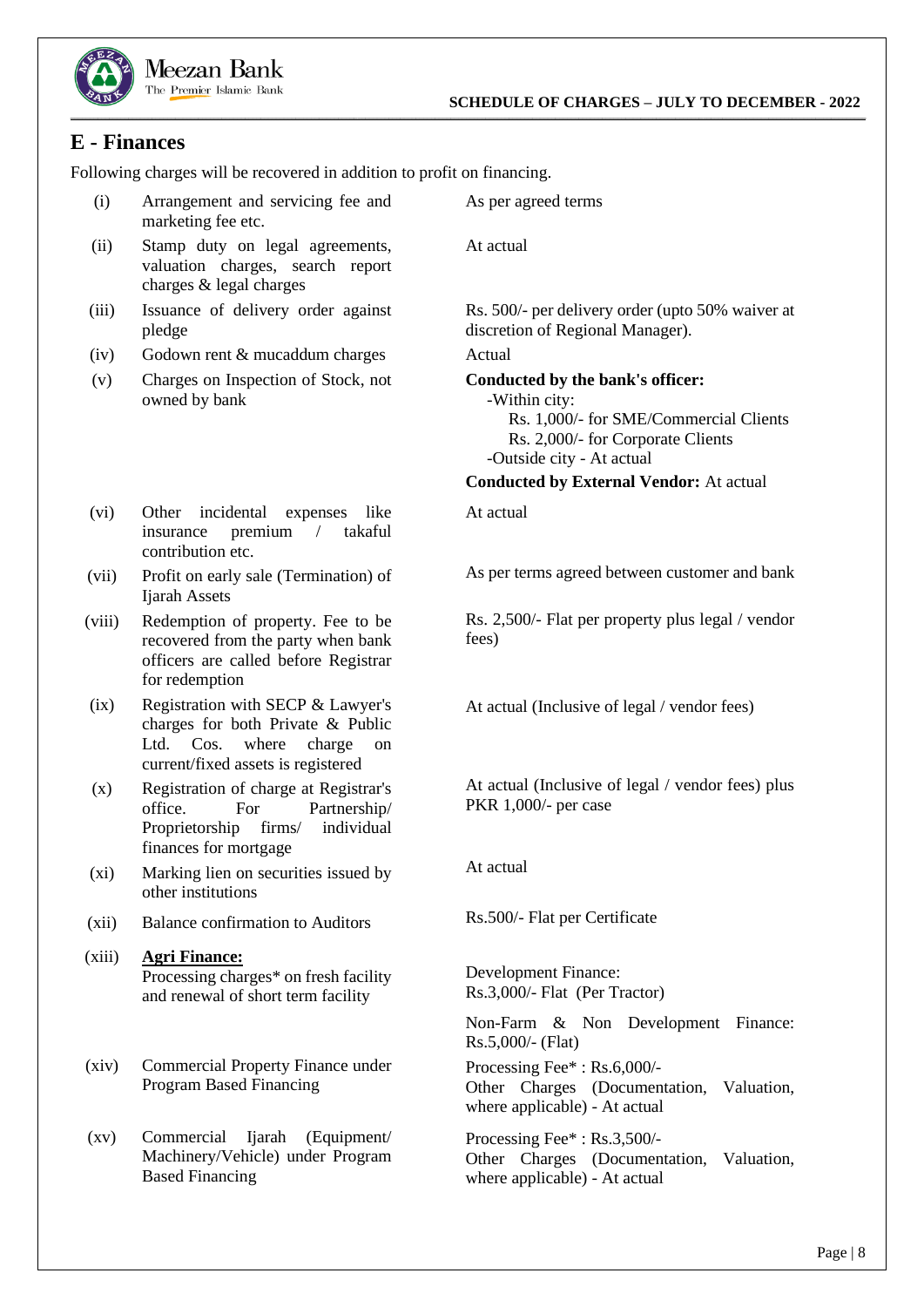(xvi) Processing, structuring and advisory fees\*. In case of renewal, it will be applicable on Short Term Facility

Meezan Bank The Premier Islamic Bank

### **For SME/Commercial Customers:**

| <b>Facilities in</b> | Fee          |  |
|----------------------|--------------|--|
| <b>Millions</b> upto | (PKR actual) |  |
| 10                   | 5,000        |  |
| 20                   | 10,000       |  |
| 40                   | 20,000       |  |
| 50                   | 25,000       |  |
| 100                  | 50,000       |  |
| 150                  | 75,000       |  |
| 300                  | 150,000      |  |
| 400                  | 200,000      |  |
| $400$ plus           | 250,000      |  |

| <b>For Corporate Customers:</b>              |                  |  |  |
|----------------------------------------------|------------------|--|--|
| <b>Facilities in</b><br><b>Millions</b> upto | Fee (PKR actual) |  |  |
| 40                                           | 20,000           |  |  |
| 80                                           | 40,000           |  |  |
| 200                                          | 100,000          |  |  |
| 300                                          | 150,000          |  |  |
| 500                                          | 250,000          |  |  |
| 1,000                                        | 500,000          |  |  |
| 3,000                                        | 1,000,000        |  |  |
| 5,000                                        | 1,500,000        |  |  |
| 10,000                                       | 2,000,000        |  |  |
| 10,000 plus                                  | 2,500,000        |  |  |

\*Processing Fee is applicable upfront to every customer whether case gets approved or not.

### <span id="page-11-0"></span>**F - Foreign Remittances**

| (i)   | Outward:<br>(a) Foreign Demand Draft (FDD)                                | US\$ 15/- OR equivalent including SWIFT Charges                                                                                         |
|-------|---------------------------------------------------------------------------|-----------------------------------------------------------------------------------------------------------------------------------------|
|       |                                                                           |                                                                                                                                         |
|       | (b) Foreign Telegraphic Transfer<br>(FTT)                                 | US\$ 30/- OR equivalent plus SWIFT charges                                                                                              |
|       |                                                                           | 0.50% additional charges on amount withdrawn via<br>FTT/FDD/Conversion/Transfer/Inward Clearing,<br>within 15 days of FCY Cash deposit. |
|       |                                                                           | <b>ONLY</b> for Trade Transactions: USD 35/- additional<br>if customer wants to bear intermediary charges                               |
| (ii)  | Correspondent Bank Charges<br><sub>on</sub><br><b>Inward Remittances</b>  | At Actual                                                                                                                               |
| (iii) | Cancellation Charges of FDD                                               | US\$ 10/- OR equivalent Plus SWIFT charges                                                                                              |
| (iv)  | <b>Stop Payment Charges of FDD</b>                                        | US\$ 10/- OR equivalent Plus SWIFT charges                                                                                              |
|       | <b>G</b> - Foreign Bills                                                  |                                                                                                                                         |
| (i)   | <b>Outward Bills for Collection</b><br>(Not related to Export payments) * | 0.5% minimum Rs.300/- maximum Rs.1,500/-<br>plus Courier & SWIFT Charges, if applicable                                                 |
| (ii)  | <b>FOBC Return</b><br>(irrespective of reason)                            | USD 10/- per item (value below USD 10,000/-)<br>USD $35/-$ per item (value USD10,000/- & above)                                         |
| (iii) | Inquiry / correspondence regarding<br>FOBC sent for collection            | Rs.500/- as SWIFT Charges                                                                                                               |
| (iv)  | <b>Inward Bills for Collection</b>                                        | USD 10/- including SWIFT Charges                                                                                                        |
| (v)   | Correspondent's Charges, if any                                           | At actual                                                                                                                               |
| NOTE: |                                                                           |                                                                                                                                         |

<span id="page-11-1"></span>Collecting agent's charges, if the collecting bank is other than our branch will be additional.

Any other charges will be extra if fate of the instrument is asked for by SWIFT/Telegram/on telephone.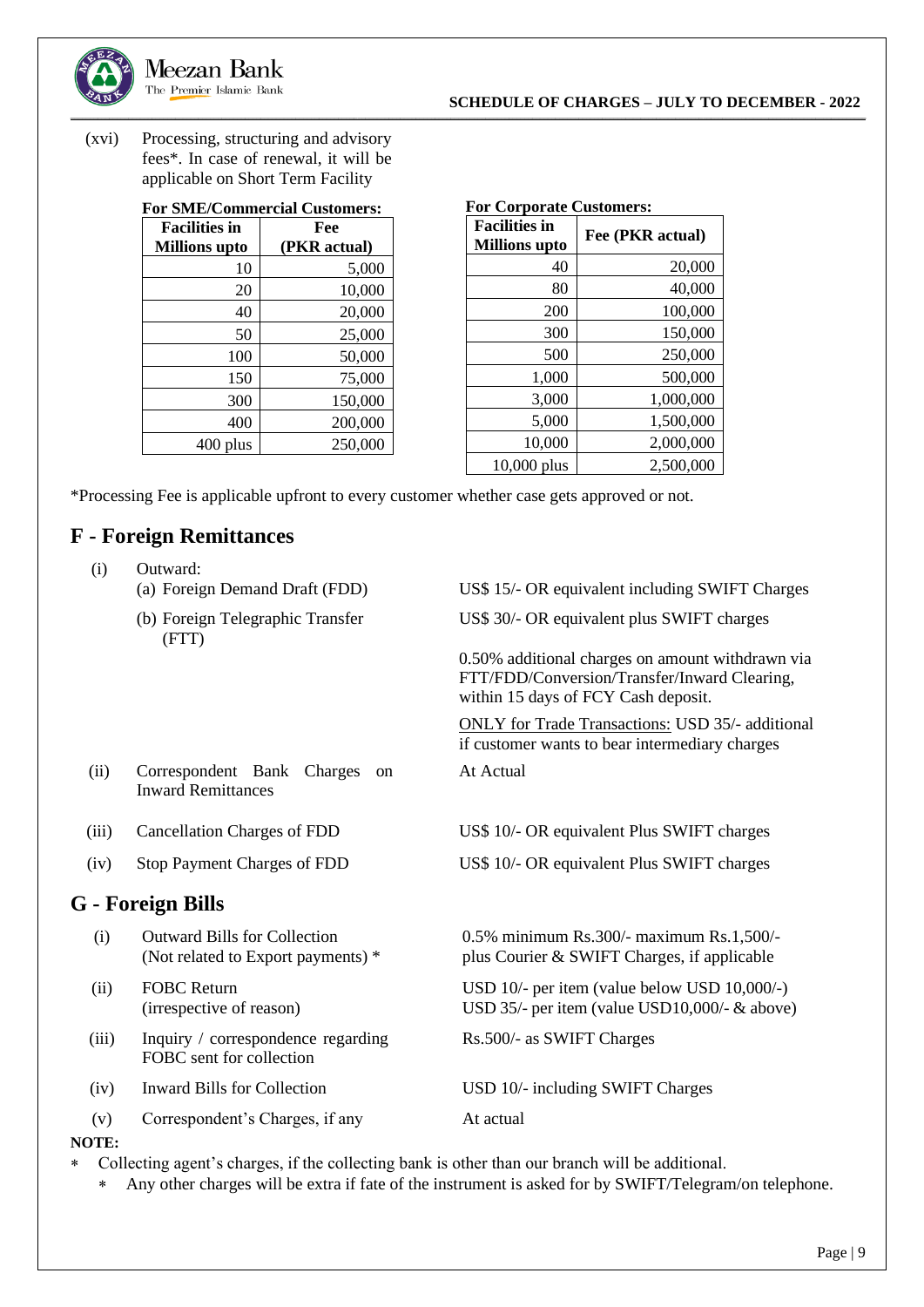

### <span id="page-12-0"></span>**H – Branch Banking**

- (i) Outward Bills for collection (OBC) Lodgment
- (ii) Inward Bills for collection (IBC) Rs. 400/- per item Plus Courier Charges
- (iii) Issuance of Cheque Return Memo with reason of insufficient funds in Inward Clearing/ Fund Transfer/ Cash Counter
- 
- (v) Providing duplicate Debit/Credit advices, additional copies of L/C's SWIFT etc.
- (vi) Issuance of Performance Certificate or verification of statement except EE & EF form
- (vii) Balance confirmation to Auditors Rs. 300/- (Flat)
- (viii) Account Closure NIL
- $(ix)$ Any type of certificate issued regarding business dealing with the bank
- (x) Issuance of Proceeds Realization Certificate (PRC) (Free for Home Remittance Customers)
- 
- (xii) Registration/permits of student cases
- (xiii) Cheque Book Issuance Free
- (xiv) Cheque Book Safekeeping & Destruction Charges
- $\left( xy\right)$ **Outward Clearing Lodgment:** US Dollar Clearing Same Day Clearing Intercity Clearing
- (xvi) Duplicate Statement of Account Rs. 25/- per item
- (xvii) Cheque Stop Payment Rs. 500/- for one cheque
- 
- Rs. 400/- per item Plus Courier charges
- 
- Rs. 500/- (Flat) per Cheque (local & online)

(iv) Standing Instruction Fee Rs. 200/- per execution (Standing instructions) fee will be recovered in addition to the usual charges on remittances, if any)

Rs. 50/- per item.

Rs. 100/- per item

Rs. 300/- per certificate (No charges will be applied if certificate issued for Zakat or Withholding Tax deducted at source)

Within one year - FREE Over the period one year – Rs.500/- Duplicate PRC – Rs.700/-

(xi) Hold mail Facility Rs. 1,000/- per annum in advance (Jan to Dec)

Rs. 3,000/- (registration/first year) Rs. 2,000/- (subsequent per year)

Rs.7/- per leaf (If customer did not collect cheque book within 30 days from issuance date)

USD 5/- (Flat) per instrument Rs. 500/- (Flat) per instrument Rs. 300/- (Flat) per instrument

Rs.1,000/- more than one cheque

(xviii) Investment Portfolio Services Charges to be negotiated on case to case basis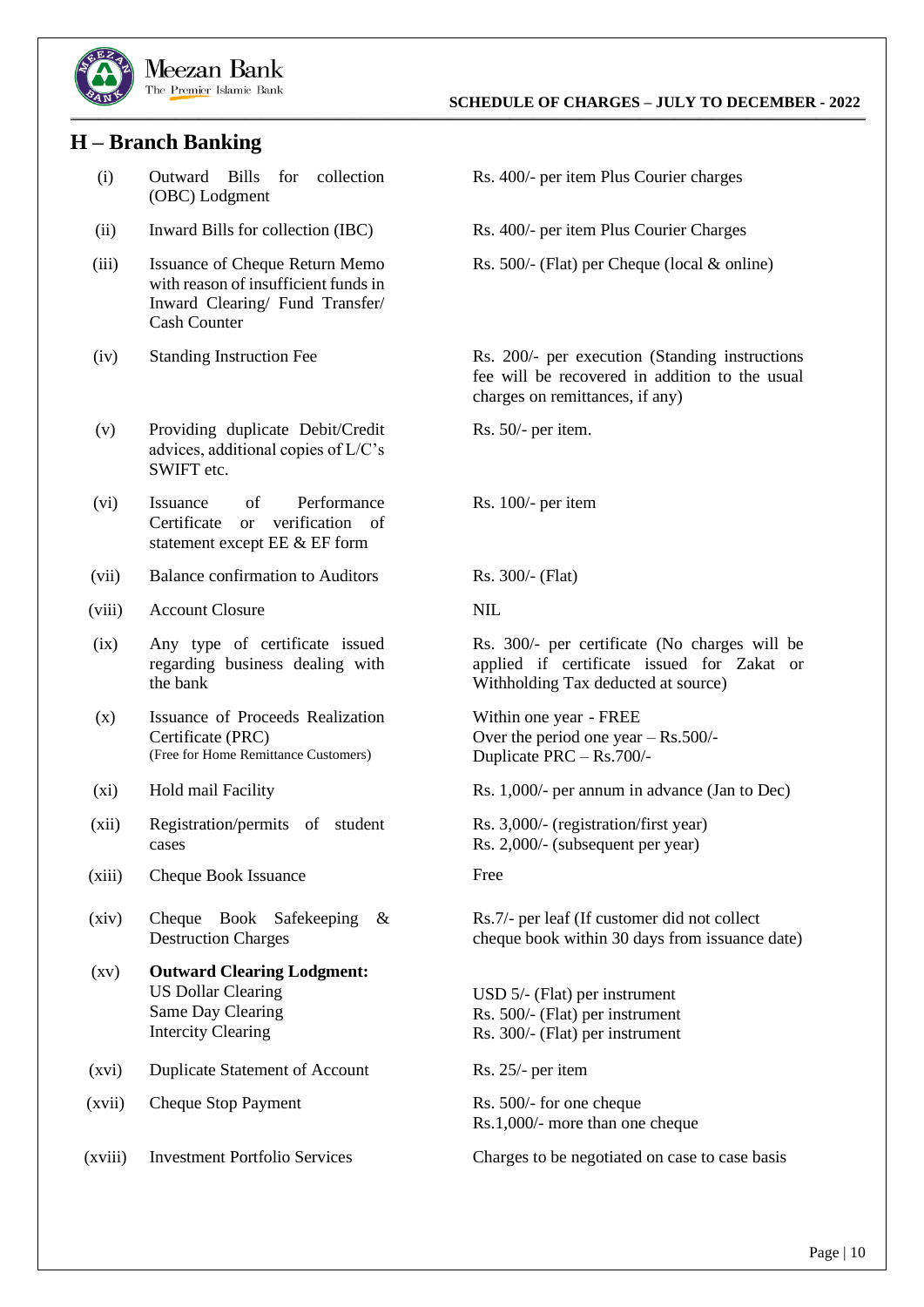

- (xix) **LOCKERS:** Key Deposit – Refundable Small Locker Rent Medium Locker Rent Large Locker Rent Locker breaking charges
- (xx) **Retrieval of Old Records:** Up to 01 year old Over 01 year & below 03 years old 03 years old and above

### (xxi) **Settlement of 3rd Party Fund Transfer through PRISM (RTGS)**

Multiple Credit Transfer - MT 102 Free\*

Single Credit Transfer - MT 103 Free\*

\* SBP has suspended charges till further instructions

- $(xxii)$ Cash Management Transactions Banking Collection / Disbursement / Electronic Banking
- (xxiii) Foreign Exchange Permits/ Approval from SBP
- (xxiv) Investor Portfolio Security (IPS) Account Holding Charges (to be recovered on semi-annual basis)

### <span id="page-13-0"></span>**I - Local Remittances**

- (i) Drafts Drawn on HBL: (a) Up to Rs.  $100,000$  Rs.  $200/-$  (Flat)
- (ii) Pay order Issuance Free
- 
- $(iv)$ Stop Payment charges: (a) Pay order / CDR (b) Demand Draft (Local)
- (v) Issuance of Duplicate Pay order

### <span id="page-13-1"></span>**J – Meezan Kafalah**

| Rs. $5,000/$ - one time |
|-------------------------|
| Rs. 5,000/- per annum   |
| Rs. 6,000/- per annum   |
| Rs. 7,500/- per annum   |
| At actual               |

Rs. 200/- per cheque / voucher Rs. 300/- per cheque / voucher Rs. 500/- per cheque / voucher

All charges for Cash Management Products (Collection & Payment) will be decided on a case-to-case basis through agreement between the customer and the bank.

Rs.1,500/- per transaction

0.025% of average investment amount for the last six months Min Rs.1,500/- Max Rs.7,500/-

(b) Over Rs. 100,000 0.1%, minimum Rs. 500/-

(iii) Instrument Cancellation charges Rs.300/- (Flat) per Pay order / Demand Draft

Rs.300/- (Flat) per instrument Rs.300/- per instrument Plus Courier charges

Rs.250/- (Flat) per instrument

| (i)   | Wakalah Fee*                    | 5% of first year annual contribution      |
|-------|---------------------------------|-------------------------------------------|
| (ii)  | <b>Takaful Charges</b>          | At Actual                                 |
| (iii) | Kafalah Multiplier Wakalah Fee* | 5% on Cash Value (last available balance) |
| (iv)  | Kafalah Multiplier Takaful Fee  | At Actual                                 |

\*Wakalah Fee may be waived, if plan continues for more than 3 years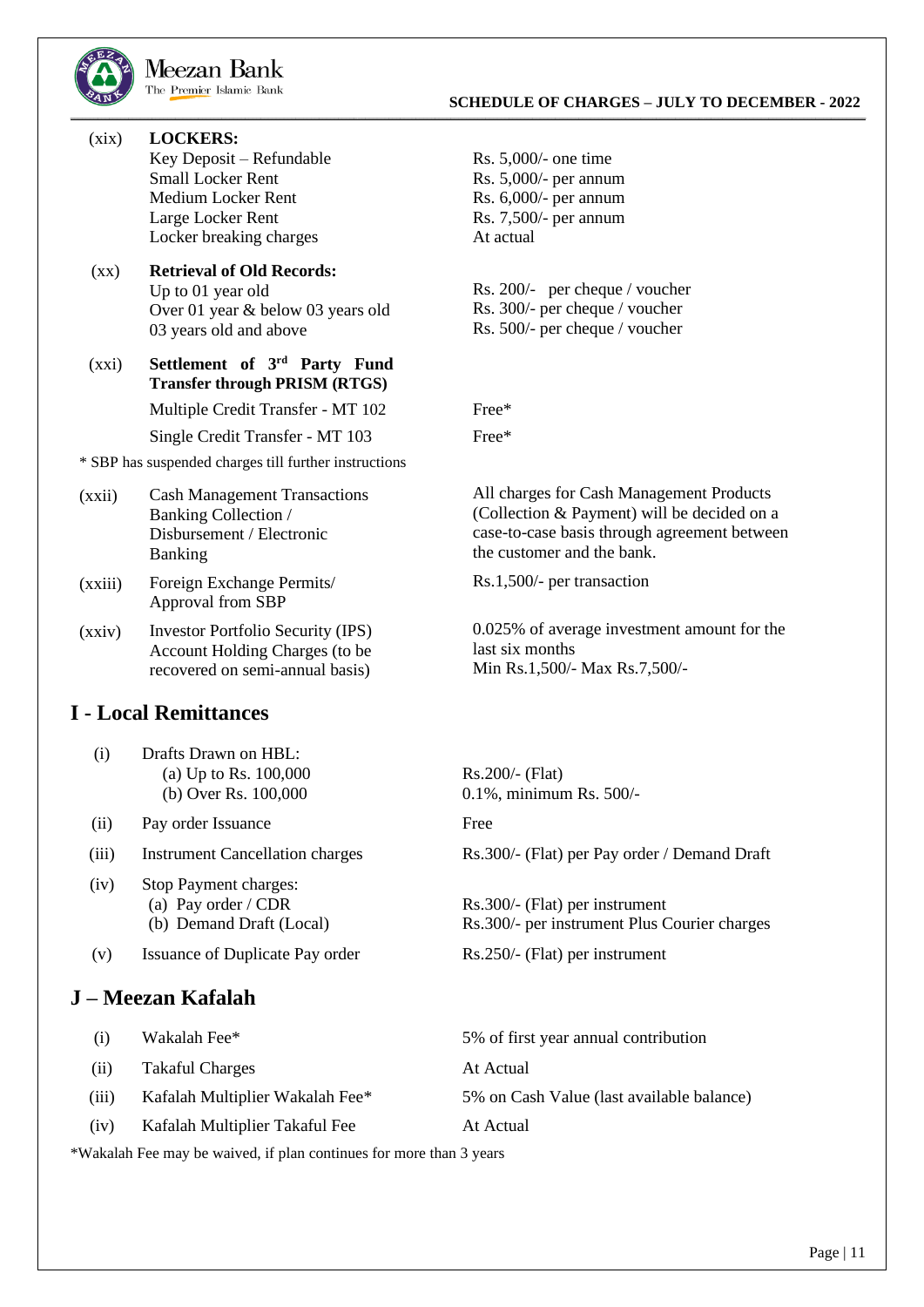

### **K - Meezan Premium Banking**

Meezan Bank The Premier Islamic Bank

### <span id="page-14-0"></span>**Membership Criteria**

MEEZAN PREMIUM BANKING

Premium Banking services are offered by the Bank at its sole discretion to customers (including Current and Savings account-holders) who maintain any of the following quarterly average balance.

| <b>Account Category</b>                                                                           | Criteria for<br><b>Individual &amp; Sole</b><br><b>Proprietors</b> | Criteria for<br><b>Partnership entities*</b> | <b>Criteria for Roshan</b><br><b>Digital Customers</b> |
|---------------------------------------------------------------------------------------------------|--------------------------------------------------------------------|----------------------------------------------|--------------------------------------------------------|
| <b>Bank Accounts</b>                                                                              | Equivalent to PKR 3<br>Million or more                             | Equivalent to PKR 10<br>Million or more      | Equivalent to PKR 3<br>Million or more                 |
| Bank Accounts & Term Deposit<br>Certificates                                                      | Equivalent to PKR 5<br>Million or more                             | Equivalent to PKR 10<br>Million or more      | Equivalent to PKR 5<br>Million or more                 |
| <b>Bank Accounts, Term Deposit</b><br>Certificates & Islamic Naya<br><b>Pakistan Certificates</b> | Not Applicable                                                     | Not Applicable                               | Equivalent to PKR 10<br>Million or more                |
| Roshan Apna Ghar<br>(Disbursed Amount)                                                            | Not Applicable                                                     | Not Applicable                               | Equivalent to PKR 8<br>Million or more                 |

\* Partnership Entities will be offered Basic Banking Services with limited Premium Banking offers. In addition, the partners will also be able to enjoy all Premium

**Note:** Premium Banking Services may be discontinued if the required criteria are not maintained. Subsequently, charges for services shall be levied as per the Bank's prevailing Schedule of Charges.

#### **Free Basic Banking Services**

#### **a. Free ADC Services**

- 1. Meezan MasterCard World Card charges are waived for Premium Customer maintaining average quarterly balance of Rs. 5 million in checking accounts or Rs. 7 million overall relationship
- 2. Meezan MasterCard Titanium Card & Platinum Card Issuance and Replacement
- 3. Meezan Visa Debit Card Issuance and Replacement
- 4. SMS Alerts Service
- 5. Premium Internet Banking
- 6. Utility Bill Payment charges over ATM and Internet Banking
- 7. Utility Bill Inquiry Charges over ATM and Internet Banking
- 8. Mobile Prepaid Top-up and Postpaid bill payment over ATM and Internet Banking

#### **b. Free Branch Banking Services**

- 1. Issuance of Pay Orders, Demand Drafts
- 2. Issuance of Foreign Telegraphic Transfer and Foreign Demand Drafts
- 3. Cancellation of Pay Orders, Demand Drafts and Foreign Demand Drafts
- 4. Issuance of Banking Certificates such as Balance confirmation, WHT, Profit Payment, etc.
- 5. Outward Bill for Collection (OBC)
- 6. Inter City Clearing
- 7. Same Day Clearing
- 8. Inter Branch Online Transactions
- 9. Duplicate Statement
- 10. Cheque Return Charges
- 11. Inward Remittance
- 12. Cheque Book Issuance
- 13. Locker Annual Fee
- 14. Cheque Stop Payment

#### **c. Waiver on Processing Fee**

Processing fee is waived on the following Consumer Banking products

- 1. Easy Home
- 2. Car Ijarah
- 3. Meezan Solar Financing (Customer maintaining Premium Criteria for last 6 months)
- 4. Consumer Ease (Durable/Bike Ijarah)

#### **Note:**

- All other charges will be levied as per the Bank's prevailing Schedule of Charges
- Monthly Fee of Rs. 500 on Meezan MasterCard Platinum Card will be levied if the relationship status of the customer is no longer "Premium".
- Monthly Fee of Rs. 1,000 on Meezan MasterCard World Card will be levied if Premium Customer not maintaining waiver criteria of said debit card.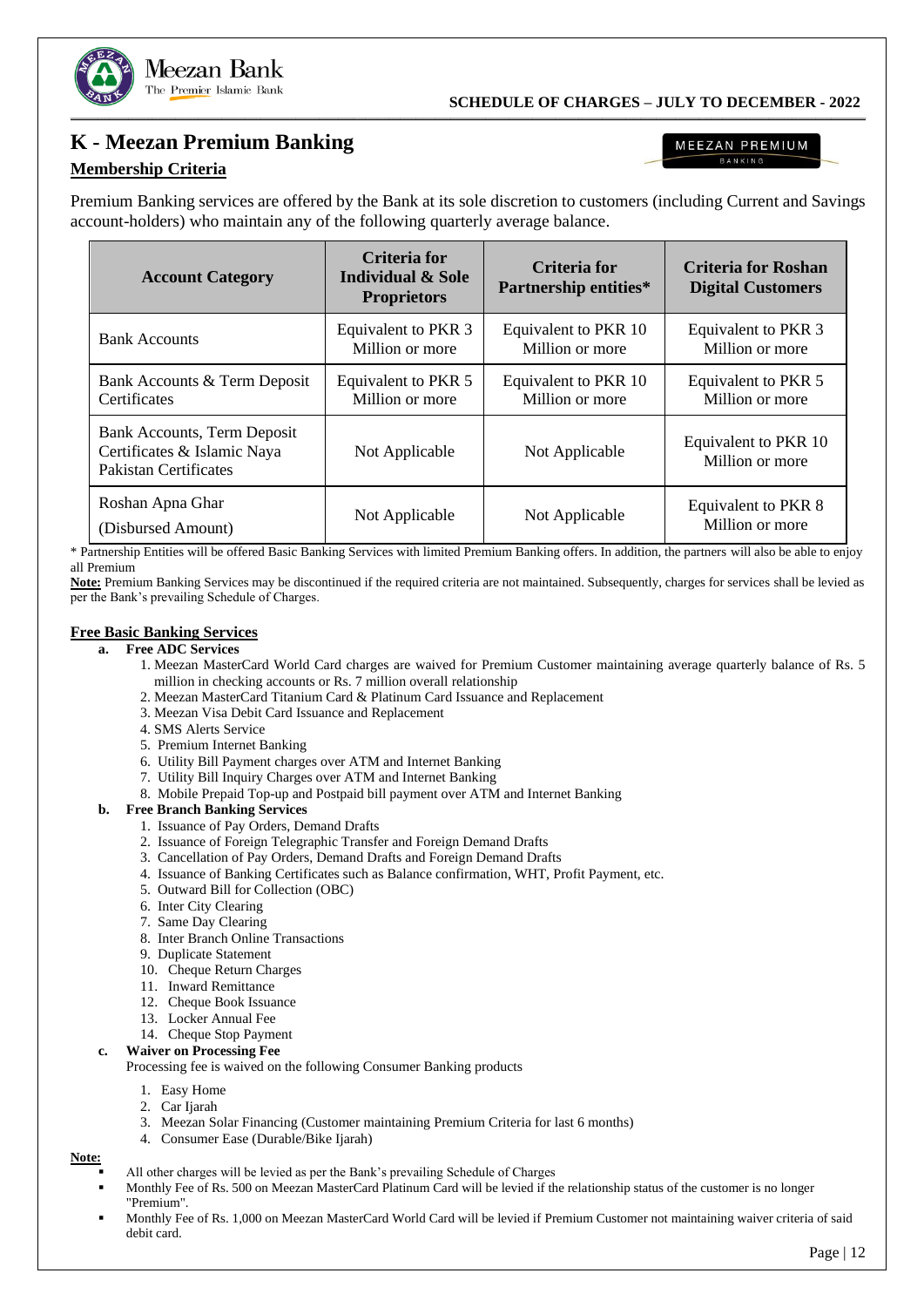

### <span id="page-15-0"></span>**L - ADC Services**

(i) Meezan VISA Debit Card

- (ii) Meezan MasterCard Debit Card
- (iii) Meezan Kids & Teens VISA Debit Card
- (iv) Meezan PayPak Debit Card Rs.1,500/- per annum
- (v) Card Replacement Charges Same as Annual Charges
- (vi) Supplementary Card Charges
- (vii) Debit Card Digital Token Fee
- (viii) Cash Withdrawal – Meezan ATM Cash Withdrawal – 1Link/MNET ATM
- $(ix)$ Balance Inquiry - 1Link/MNET ATM
- (x) Cash Withdrawal - International ATM
- $(x_i)$ Balance Inquiry - International ATM
- (xii) Cash Withdrawal by International Card on Meezan ATM
- (xiii) Balance Inquiry by International Cards on Meezan ATM
- (xiv) ATM Receipt on other bank ATMs
- (xv) Purchase Domestic Free Purchase International (e-Commerce, POS & NFC)
- (xvi) Arbitration charges / false charge back (Local & International)
- (xvii) Document retrieval charges
- (xviii) Complete SMS Alerts Subscription PKR Accounts - Annual Charges
- $(xix)$ SMS Alerts on Digital Transactions
- $(xx)$ Complete SMS Alerts Subscription FCY Accounts - Annual Charges
- (xxi) Interbank Fund Transfer Facility (IBFT)
- (xxii) Biometric ATM withdrawal / session
- (xxiii) Bill Payment Service (Internet Banking, Mobile App & ATM)
- (xxiv) Pay anyone

Classic Card - Rs.1,600/- per annum Gold Card - Rs.2,000/- per annum Platinum Card - Rs.4,500/- per annum Infinite Card – Rs.25,000/- per annum

Classic Card - Rs.1,600/- per annum Titanium Card - Rs.2,750/- per annum World Card – Rs. 12,000/- per annum

FREE for first year Rs.1,100/- per annum for subsequent years

Complementary for Meezan VISA Infinite Debit Card

Same as Annual Charges

Free

Free Rs.23.44/- per transaction

Rs.5/- per inquiry

4% of Amount or Rs.600 whichever is higher

- Rs.300/- per inquiry
- USD 5/- per transaction

USD 1/- per inquiry

Rs. 2.5/- per receipt

3.5% of transaction amount

USD 500/- or PKR equivalent per case

Rs.200/- per document for local transactions Rs.1,000/- per document for international transactions

Rs.1,200/- Individual & Sole-Proprietorship A/c Rs.3,500/- Company Account

#### Free

USD 5 or eqv. - Individual & Sole-Proprietorship A/c USD 10 or eqv. - Corporates & Partnership A/c

**Free IBFT -** up to Rs.25,000/- per month For additional amount above Rs. 25,000 per month, 0.1% of the transaction amount or Rs. 200, whichever is lower

Rs.15/- per session

Beaconhouse School – Rs.25/- per transaction

Rs.100/- per transaction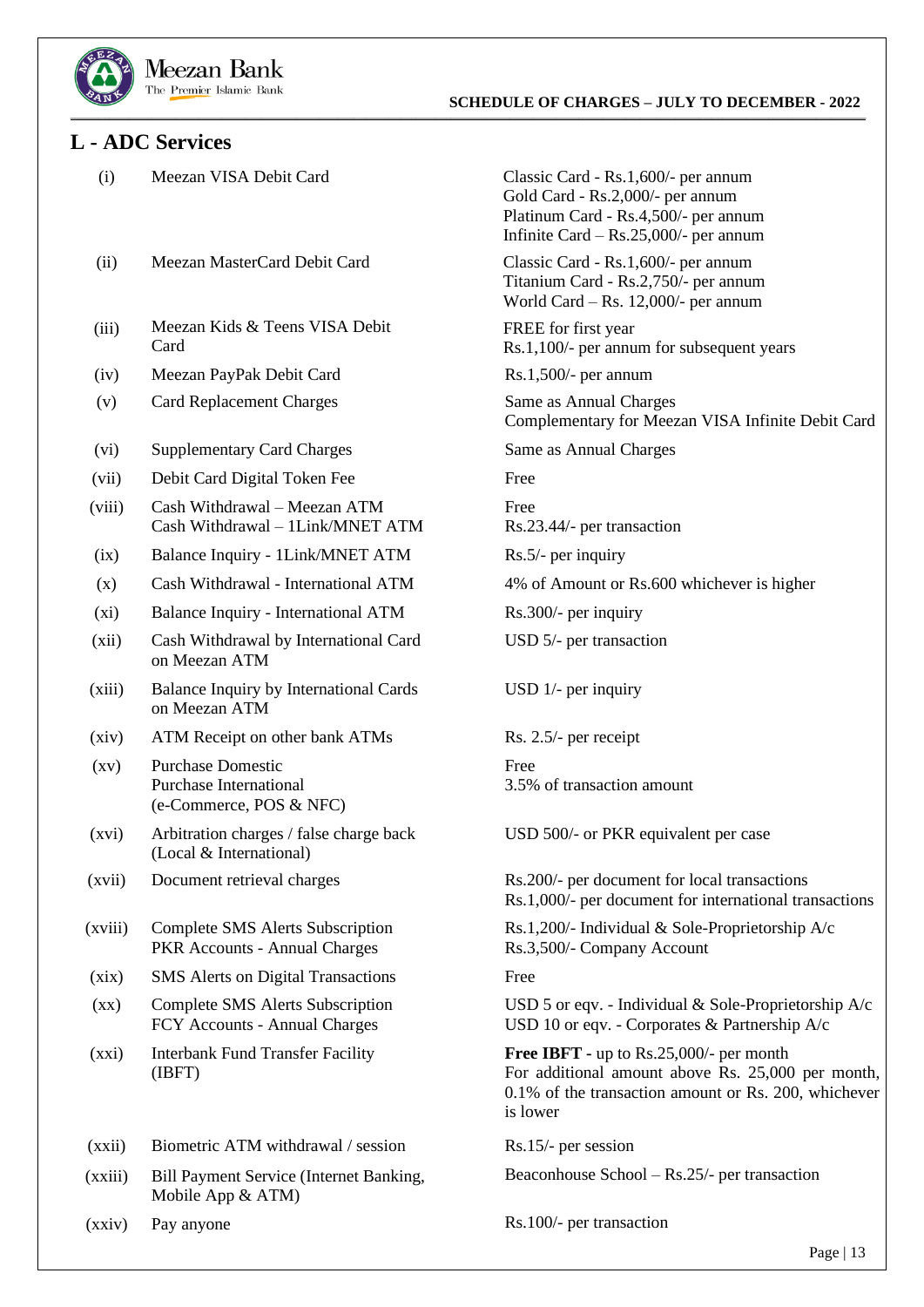

 **SCHEDULE OF CHARGES – JULY TO DECEMBER - 2022**

(xxv) Express Card Delivery Fee Rs.200/-

**Note:** The Bank may discontinue/suspend the ADC Services due to non-payment/non-recovery of associated charges.

**\_\_\_\_\_\_\_\_\_\_\_\_\_\_\_\_\_\_\_\_\_\_\_\_\_\_\_\_\_\_\_\_\_\_\_\_\_\_\_\_\_\_\_\_\_\_\_\_\_\_\_\_\_\_\_\_\_\_\_\_\_\_\_\_\_\_\_\_\_\_\_\_\_\_\_\_\_\_\_\_\_\_\_\_\_\_\_\_\_\_\_\_\_\_\_\_\_\_\_\_\_\_\_\_\_\_\_\_\_\_\_\_\_\_\_\_\_\_\_\_\_\_\_\_\_\_\_\_\_\_\_\_\_\_\_\_\_\_\_\_\_\_\_\_\_\_\_\_\_\_\_\_\_\_\_\_\_\_\_\_\_\_\_\_\_\_\_\_\_\_\_\_\_\_\_\_\_\_\_\_\_\_\_\_\_\_\_\_\_\_\_\_\_\_\_\_\_\_\_\_\_\_\_\_\_**

#### <span id="page-16-0"></span>**M – Meezan Roshan Digital Account** (i) (ii) (iii)  $(iv)$ (v) (vi) (vii) (viii)  $(ix)$ (x)  $(xi)$  $(xii)$ Inward Foreign Remittances Outward Foreign Remittances **VISA Debit Card Fees** Classic Card Gold Card Platinum Card **MasterCard Debit Card Fees** Titanium Card Duplicate Statement of Account Account Maintenance Certificate Balance Confirmation Certificate International Courier Charges Roshan Apna Ghar Roshan Apni Car Legal Documentation Charges Other Charges  $Free<sup>1</sup>$  $Free<sup>1</sup>$ Free for first year<sup>2</sup> Free for first year<sup>2</sup> Free for first year<sup>2</sup> Free for first year<sup>2</sup> Free Free Free Rs. 3,000/- Upfront Processing Fees – Rs. 4,000/- Processing Fees – Free At actual At actual

Any other applicable charges, encompassing legal charges, property evaluation, income estimation, government levies, taxes, Mortgage charges etc., will also be at actual and shall be borne by the applicant. External Agency Charges are refundable incase remained un-utilized

<sup>1</sup> Correspondent banking charges will apply, in case if remittance is being sent through SWIFT

<sup>2</sup> First year Free issuance is only for those customers who have remitted funds in their PKR Meezan Roshan Digital Account. Annual fee as per our Schedule of Charges (ADC Services Section) will be levied from subsequent year.

### **Note:**

### **All other Services Charges will be applicable as per prevailing Schedule of Charges**

### <span id="page-16-1"></span>**N - Ijarah**

| (i)    | <b>Domestic Vehicle</b> – Upfront Processing<br>Fee                               | Rs.2,500/- per Car Ijarah Case                           |
|--------|-----------------------------------------------------------------------------------|----------------------------------------------------------|
| (ii)   | <b>Commercial New Vehicle (below Rs.2.0)</b><br>million) – Upfront Processing Fee | Rs. 2,500/- per Car Ijarah Case                          |
| (iii)  | <b>Fleet Ijarah</b> – Upfront Processing Fee                                      | Rs. 3,000/- per case (Irrespective of No. of<br>Car)     |
| (iv)   | <b>Commercial Vehicle Ijarah -</b><br><b>Upfront Processing Fee</b>               | Rs. 3,500/- per case (Irrespective of No. of<br>Vehicle) |
| (v)    | <b>Documentation Charges</b>                                                      | At actual                                                |
| (vi)   | Old Vehicle Valuation Charges                                                     | At actual                                                |
| (vii)  | Out station verification                                                          | Rs. $500/-$ to Rs. 1,000/- depending upon<br>distance    |
| (viii) | Income Estimation                                                                 | At Actual                                                |
| (ix)   | <b>Vehicle Repossession Charges</b><br>Within the City charges                    | Actual / upto Rs. $70,000/$ -                            |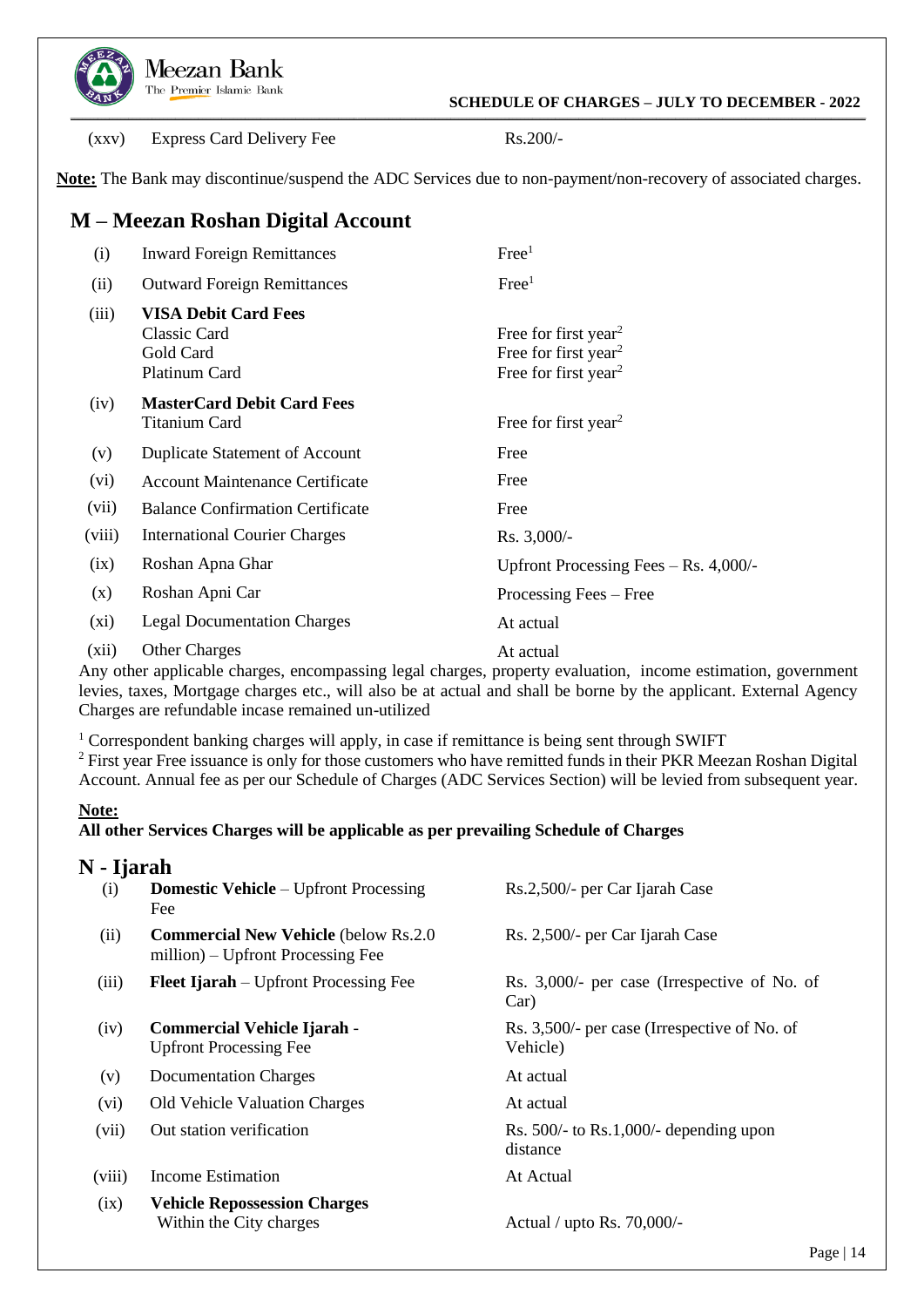

#### **SCHEDULE OF CHARGES – JULY TO DECEMBER - 2022**

|      | Outside the City charges                                        | Actual / upto Rs. 70,000/-  |
|------|-----------------------------------------------------------------|-----------------------------|
|      | Non-Commercial Vehicle                                          | Actual / upto Rs. 100,000/- |
|      | <b>Commercial Vehicle</b>                                       | Actual / upto Rs. 200,000/- |
|      | Motorcycle                                                      | Actual / upto Rs. 20,000/-  |
|      | Legal Notice charges                                            | Rs. 1,000/-                 |
|      | <b>Auction Advertisement Charges</b>                            | At Actual                   |
|      | <b>Repossession Allied Charges</b>                              | At Actual                   |
| (x)  | Vehicle Transfer - in favor of 3rd Party                        | Rs. 1,500/- per case        |
| (xi) | Re-issuance/ Duplicate NOC in favor of<br>customer or 3rd party | Rs. 3,000/- per case        |
|      |                                                                 |                             |

### <span id="page-17-0"></span>**O - Easy Home - Islamic Housing Finance**

| (i)   | <b>Upfront Processing Fee</b>                | $Rs. 8,000/$ - |
|-------|----------------------------------------------|----------------|
| (i)   | <b>Legal Documentation Charges</b>           | At actual      |
| (iii) | Other Charges*                               | At actual      |
|       | (i.e. legal charges, property evaluation and |                |
|       | income estimation, where applicable)         |                |

Any other applicable charges, encompassing government levies, taxes, Mortgage charges etc., will also be at actual and shall be borne by the applicant.

**\_\_\_\_\_\_\_\_\_\_\_\_\_\_\_\_\_\_\_\_\_\_\_\_\_\_\_\_\_\_\_\_\_\_\_\_\_\_\_\_\_\_\_\_\_\_\_\_\_\_\_\_\_\_\_\_\_\_\_\_\_\_\_\_\_\_\_\_\_\_\_\_\_\_\_\_\_\_\_\_\_\_\_\_\_\_\_\_\_\_\_\_\_\_\_\_\_\_\_\_\_\_\_\_\_\_\_\_\_\_\_\_\_\_\_\_\_\_\_\_\_\_\_\_\_\_\_\_\_\_\_\_\_\_\_\_\_\_\_\_\_\_\_\_\_\_\_\_\_\_\_\_\_\_\_\_\_\_\_\_\_\_\_\_\_\_\_\_\_\_\_\_\_\_\_\_\_\_\_\_\_\_\_\_\_\_\_\_\_\_\_\_\_\_\_\_\_\_\_\_\_\_\_\_\_**

\* External Agency Charges are refundable incase remained un-utilized

### <span id="page-17-1"></span>**P - Labbaik Travel Aasaan (Installment Plan)**

| Processing Charges* | Approx. Rs. 2,000/- (Inclusive of Bank's     |
|---------------------|----------------------------------------------|
|                     | Internal verifications, Takaful Coverage and |
|                     | legal documentations)                        |

\*Charges will be taken at actual and remaining (if any) will be reimbursed

### <span id="page-17-2"></span>**Q - Meezan Consumer Ease**

| (i)   | Processing Fee – Consumer Ease $\&$<br>Bike Ijarah | $Rs. 1,800/-$ |
|-------|----------------------------------------------------|---------------|
| (ii)  | Processing Fee – Meezan Solar<br>(Residential)     | $Rs. 5,000/-$ |
| (iii) | Processing Fee – Kamyab Jawan<br>Program (Tier I)  | $Rs. 100/-$   |
| (iv)  | <b>Documentation Charges</b>                       | At actual     |
| (v)   | Other Charges*                                     | At actual     |

(\*i.e. legal charges, income estimation charges, long distance external verification charges, bureau check fees and any other relevant charges where applicable)

### <span id="page-17-3"></span>**R - Mera Pakistan Mera Ghar (MPMG)**

| (1)   | <b>Upfront Processing Fee</b>                | $Rs. 4,000/-$ |
|-------|----------------------------------------------|---------------|
| (ii)  | <b>Legal Documentation Charges</b>           | At actual     |
| (iii) | Other Charges*                               | At actual     |
|       | (i.e. legal charges, property evaluation and |               |
|       | income estimation, where applicable)         |               |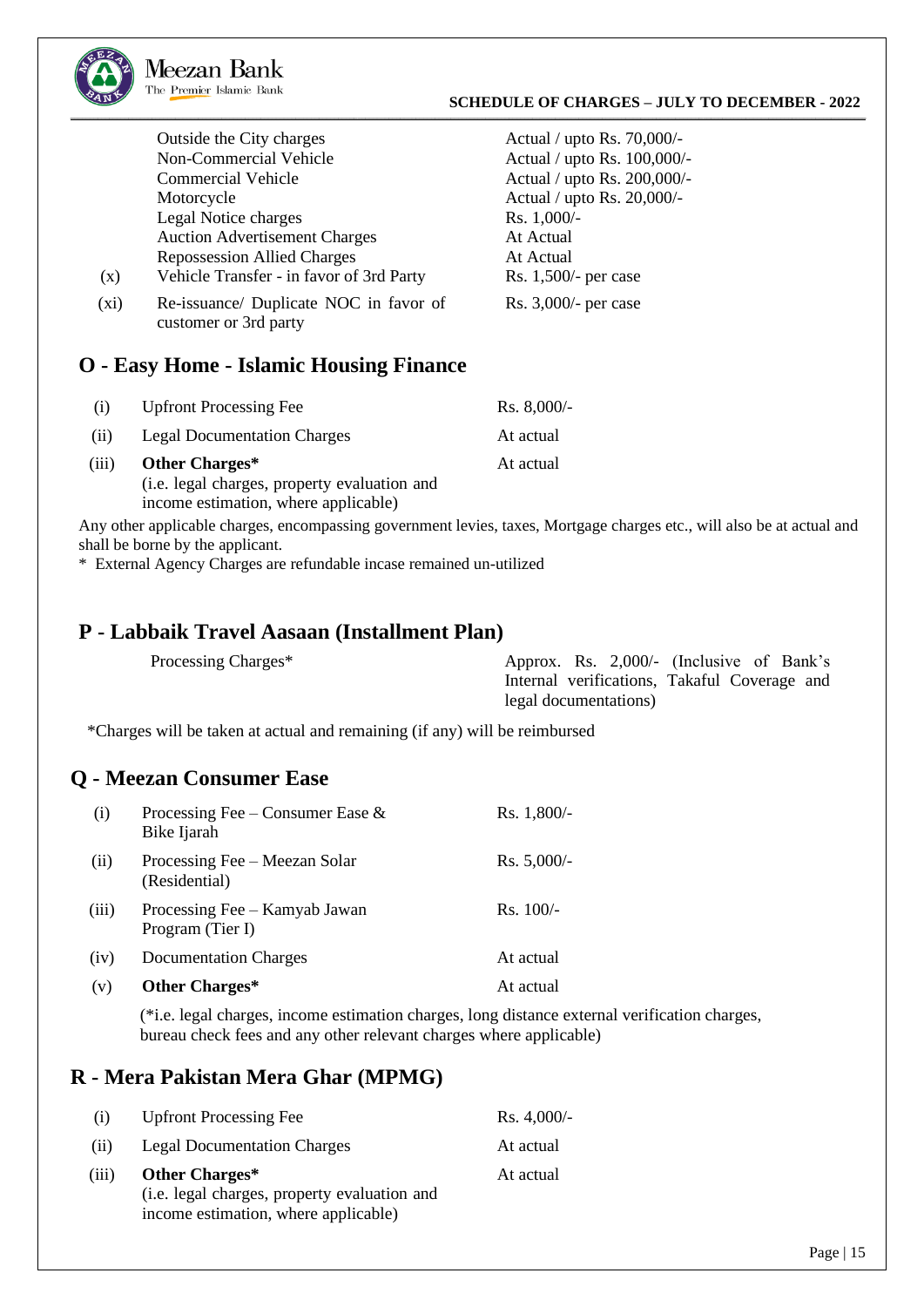

 **SCHEDULE OF CHARGES – JULY TO DECEMBER - 2022**

(iv) Profit on Additional /Early unit purchase 0%

\* Any other applicable charges, encompassing government levies, taxes, Mortgage charges etc., will also be at actual and shall be borne by the applicant.

**\_\_\_\_\_\_\_\_\_\_\_\_\_\_\_\_\_\_\_\_\_\_\_\_\_\_\_\_\_\_\_\_\_\_\_\_\_\_\_\_\_\_\_\_\_\_\_\_\_\_\_\_\_\_\_\_\_\_\_\_\_\_\_\_\_\_\_\_\_\_\_\_\_\_\_\_\_\_\_\_\_\_\_\_\_\_\_\_\_\_\_\_\_\_\_\_\_\_\_\_\_\_\_\_\_\_\_\_\_\_\_\_\_\_\_\_\_\_\_\_\_\_\_\_\_\_\_\_\_\_\_\_\_\_\_\_\_\_\_\_\_\_\_\_\_\_\_\_\_\_\_\_\_\_\_\_\_\_\_\_\_\_\_\_\_\_\_\_\_\_\_\_\_\_\_\_\_\_\_\_\_\_\_\_\_\_\_\_\_\_\_\_\_\_\_\_\_\_\_\_\_\_\_\_\_**

\* External Agency Charges are refundable incase remained un-utilized

### <span id="page-18-0"></span>**S - Communication Tariff**

| <b>Courier Charges</b>       |  |
|------------------------------|--|
| Within City                  |  |
| <b>Within Country</b>        |  |
| <b>Overseas Destinations</b> |  |
|                              |  |

(ii) Registered Post Foreign Rs. 150/- per 50 grams

- (iii) Registered Post within Pakistan
- $(iv)$ **Ordinary Mail** Foreign Local
- (v) Fax charges

### (vi) **SWIFT Charges**

Foreign L/C by Full Swift Rs. 1,500/-Inland L/C by Full Swift Rs. 1,000/-Letter of Credit by Short Swift Rs. 600/-Foreign L/C Amendment by Swift<br>
Inland L/C Amendment by Swift<br>
Rs. 600/-Inland L/C Amendment by Swift Swift charges Foreign Rs. 500/-

### <span id="page-18-1"></span>**T - Capital Market**

(i) Meezan Custodial Services –MCS (a) Account Opening (b) Account Maintenance (c) Physical Shares Deposit

> (d) Transaction Charges (e) CDC / NCCPL Charges

- (ii) Charges for collection of e-dividend Rs. 50/- per transaction or Rs. 50,000/-
- (iii) Public flotation of Shariah compliant shares / Modaraba Certificates / offer for sale of shares
- $(iv)$ Issuance of right shares

Rs. 50/- (per item) Rs. 100/- (per item) At actual, min. Rs. 3,500/- (per 500 grams)

Additional Rs. 50/- for each subsequent 50 grams or part thereof.

Rs. 35/- per 50 grams. Additional Rs. 25/- for each subsequent 50 grams or part thereof.

Rs. 100/- per 50 grams or part thereof. Rs. 25/- per 50 grams or part thereof. Rs. 100/- per page (inland) Rs. 200/- per page (foreign)

Rs. 1,000/- (one time) Rs. 1,000/- (annually) Rs. 0.05 per share plus CDC charges/tax at actual 0.1% of the market value of shares At actual

whichever is higher (subject to negotiation of rates on MBL discretion)

Commission 0.5% plus out of pocket expense, min Rs. 50,000/- whichever is higher. (Subject to negotiation of rates based on volume of business & on MBL discretion)

Commission 0.5% plus out of pocket expense, min Rs. 50,000/- (Subject to negotiation of rates based on volume of business & on MBL discretion)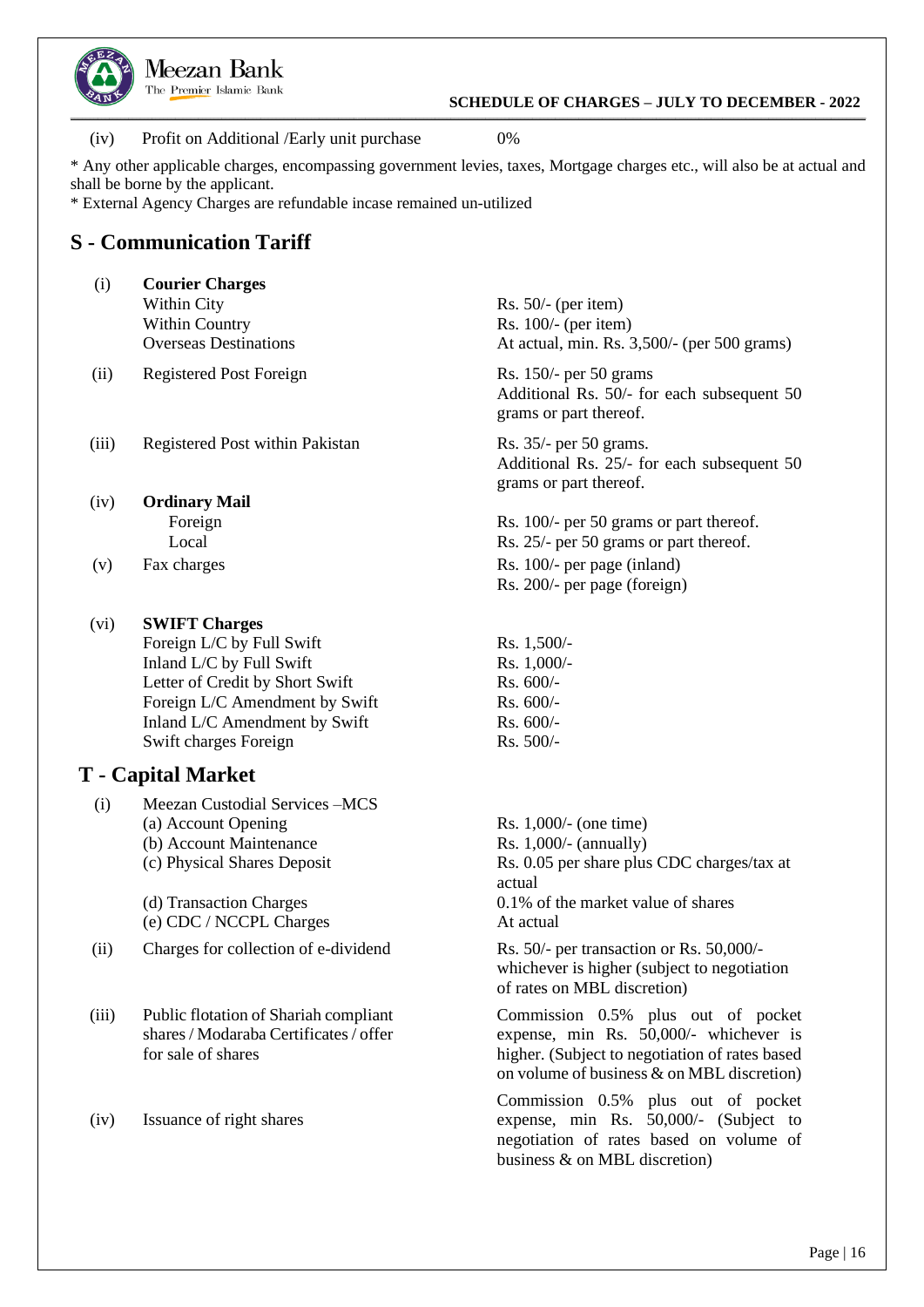

### <span id="page-19-0"></span>**U - Meezan Smart**

- (i) Meezan Smart PayPak Card
- (ii) PayPak Card Replacement Charges
- $(iii)$ Smart Payroll Solution
- (iv) Interbank Fund Transfer Facility (IBFT)
- (v) Balance Inquiry on other banks ATM in Pakistan
- (vi) Cash Withdrawal – Meezan ATM 1Link/MNET member Banks' ATM
- (vii) Bill Payment Service (Internet Banking, Mobile App & ATM)
- (viii) Biometric Cash withdrawal

Rs. 500/- per annum

Rs. 250/-

**\_\_\_\_\_\_\_\_\_\_\_\_\_\_\_\_\_\_\_\_\_\_\_\_\_\_\_\_\_\_\_\_\_\_\_\_\_\_\_\_\_\_\_\_\_\_\_\_\_\_\_\_\_\_\_\_\_\_\_\_\_\_\_\_\_\_\_\_\_\_\_\_\_\_\_\_\_\_\_\_\_\_\_\_\_\_\_\_\_\_\_\_\_\_\_\_\_\_\_\_\_\_\_\_\_\_\_\_\_\_\_\_\_\_\_\_\_\_\_\_\_\_\_\_\_\_\_\_\_\_\_\_\_\_\_\_\_\_\_\_\_\_\_\_\_\_\_\_\_\_\_\_\_\_\_\_\_\_\_\_\_\_\_\_\_\_\_\_\_\_\_\_\_\_\_\_\_\_\_\_\_\_\_\_\_\_\_\_\_\_\_\_\_\_\_\_\_\_\_\_\_\_\_\_\_**

Rs. 500/- per annum OR part thereof, subject to negotiation with customer

Same as mentioned in ADC Services Section

Same as mentioned in ADC Services Section

Same as mentioned in ADC Services Section

Same as mentioned in ADC Services Section

| <b>Amount Range</b> |                                   |                |  |
|---------------------|-----------------------------------|----------------|--|
| <b>From</b>         | $\overline{\mathbf{T}}\mathbf{0}$ | <b>Charges</b> |  |
| 1                   | 200                               | 7              |  |
| 201                 | 500                               | 12             |  |
| 501                 | 1,000                             | 20             |  |
| 1,001               | 2,500                             | 40             |  |
| 2,501               | 4,000                             | 70             |  |
| 4,001               | 6,000                             | 100            |  |
| 6,001               | 8,000                             | 130            |  |
| 8,001               | 10,000                            | 180            |  |
| 10,001              | 13,000                            | 230            |  |
| 13,001              | 16,000                            | 280            |  |
| 16,001              | 20,000                            | 330            |  |
| 20,001              | 25,000                            | 380            |  |
| 25,001              | 30,000                            | 470            |  |
| 30,001              | 40,000                            | 560            |  |
| 40,001              | 50,000                            | 690            |  |

 $(ix)$ Payment Disbursements Charges to be negotiated on case-to-case basis Charges to be negotiated on case-to-case basis

 $(x)$ Payment Collections

### <span id="page-19-1"></span>**V - Out of Pocket Expenses**

Any Charges which are not covered under this schedule shall be recovered separately on case-to-case basis as per the agreement with the customer.

### <span id="page-19-2"></span>**W - Introduction of New Services**

In case of introduction of any new service, for which the bank charges the customer a fee during the tenor of this schedule shall be deemed covered and shall be separately mentioned in next schedule.